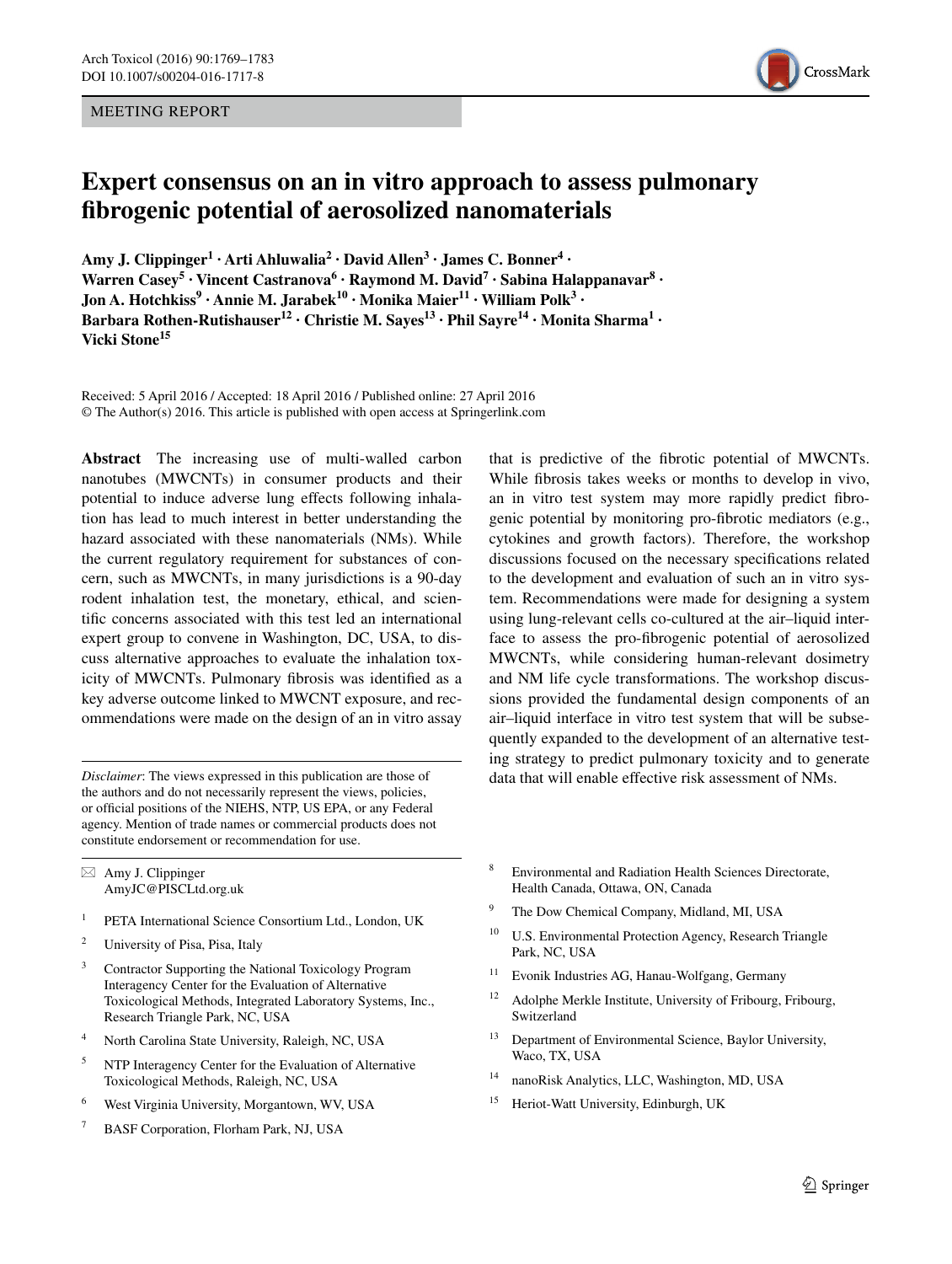**Keywords** Inhalation toxicity · Multi-walled carbon nanotubes · MWCNTs · In vitro testing strategies · Regulatory risk assessment · Pulmonary fibrosis

### **Abbreviations**

| <b>ALI</b>    | Air-liquid interface                               |
|---------------|----------------------------------------------------|
| AOP           | Adverse outcome pathway                            |
| <b>APS</b>    | Aerodynamic particle sizer                         |
| ARA           | Applied Research Associates, Inc                   |
| ATCC          | American Type Culture Collection                   |
| <b>BET</b>    | Brunauer, Emmett, and Teller                       |
| <b>BPR</b>    | <b>Biocidal Products Regulation</b>                |
| <b>BVD</b>    | Bivariate distribution                             |
| $CCL-2$       | Chemokine (C-C motif) ligand 2                     |
| <b>CEPA</b>   | <b>Canadian Environmental Protection Act</b>       |
| <b>CLP</b>    | Classification, Labelling and Packaging            |
| <b>CNT</b>    | Carbon nanotubes                                   |
| <b>COPD</b>   | Chronic obstructive pulmonary disease              |
| <b>DSMZ</b>   | German Collection of Microorganisms<br>and         |
|               | <b>Cell Cultures</b>                               |
| <b>ELISA</b>  | Enzyme-linked immunosorbent assay                  |
| EPA           | <b>Environmental Protection Agency</b>             |
| <b>ESAC</b>   | <b>ECVAM Scientific Advisory Committee</b>         |
| <b>FACS</b>   | Fluorescence-activated cell sorting                |
| <b>ICP-MS</b> | Inductively coupled plasma mass spectrometry       |
| <b>ISDD</b>   | diffusion,<br>sedimentation,<br>In<br>vitro<br>and |
|               | dosimetry                                          |
| <b>IVIVE</b>  | In vitro to in vivo extrapolation                  |
| <b>JRC</b>    | <b>Joint Research Centre</b>                       |
| <b>LDH</b>    | Lactate dehydrogenase                              |
| <b>MALI</b>   | Membrane air-liquid interface                      |
| <b>MMAD</b>   | Mass median aerodynamic diameter                   |
| <b>MOUDI</b>  | Micro-orifice uniform deposit impactor             |
| <b>MPPD</b>   | Multiple-path particle dosimetry                   |
| <b>MWCNT</b>  | Multi-walled carbon nanotube                       |
| <b>NAAQS</b>  | National Ambient Air Quality Standards             |
| NGO           | Non-governmental organization                      |
| <b>NIOSH</b>  | National Institute for Occupational Safety and     |
|               | Health                                             |
| <b>NM</b>     | Nanomaterial                                       |
| <b>NSNR</b>   | New Substances Notification Regulations            |
| <b>OECD</b>   | Organisation for Economic Co-operation and         |
|               | Development                                        |
| <b>OPN</b>    | Osteopontin                                        |
| PDGF          | Platelet-derived growth factor                     |
| <b>PMN</b>    | Premanufacture notice                              |
| <b>QCM</b>    | Quartz crystal microbalance                        |
| <b>RCF</b>    | Refractory ceramic fiber                           |
| <b>REACH</b>  | Registration, Evaluation, Authorisation<br>and     |
|               | <b>Restriction of Chemicals</b>                    |
| SEM           | Scanning electron microscope                       |
|               |                                                    |

| <b>SMPS</b>  | Scanning mobility particle sizer      |
|--------------|---------------------------------------|
| <b>SNAc</b>  | Significant New Activity              |
| <b>SNURs</b> | <b>Significant New Use Rules</b>      |
| <b>TEER</b>  | Transepithelial electrical resistance |
| $TGF-\beta$  | Transforming growth factor beta       |
| TN-C         | Tenascin C                            |
| <b>TSCA</b>  | <b>Toxic Substances Control Act</b>   |
|              |                                       |

## **Introduction**

Inhalation is considered an important route of entry into the human body for aerosolized nanomaterials (NMs) released into the environment (during production, processing, intended usage, or disposal of products). Research into the potential hazards of these materials has therefore often focused on effects on the respiratory tract as a target tissue. Traditional in vivo inhalation toxicity tests require large numbers of animals, specialized facilities, and expertise, and are resource-intensive with respect to both time and cost. Concerns related to the use of animals, cost, and time as well as the technical difficulty and weak predictive ability of the 90-day rodent inhalation test for humans have motivated interest in developing in vitro lung cellbased methods. As the prevalence and diversity (different functionalization or physical–chemical properties) of NMs in commerce continues to grow, so does the need for efficient and accurate, human-relevant test methods to assess the potential hazards associated with NMs in a timely manner.

With this in mind, in February 2015, the PETA International Science Consortium Ltd. co-organized with the US National Toxicology Program Interagency Center for the Evaluation of Alternative Toxicological Methods a workshop that was attended by international representatives from industry, government, academia, and non-governmental organizations with expertise in in vivo and in vitro lung systems, respiratory toxicology, inhalation particle dosimetry, nanotoxicology, and hazard and human health risk analysis. The goal of the workshop was to review the state of the science and determine the technical needs to develop an in vitro system that will reduce and eventually replace the use of animals for evaluating the potential inhalation toxicity of NMs in a regulatory setting. The workshop discussion focused specifically on the development and preliminary assessment of the relevance and reliability of an in vitro test system to predict the development of pulmonary fibrosis by assessing profibrogenic markers in lung cells cultured at the air–liquid interface (ALI) following exposure to aerosolized NMs, such as multi-walled carbon nanotubes (MWCNTs). This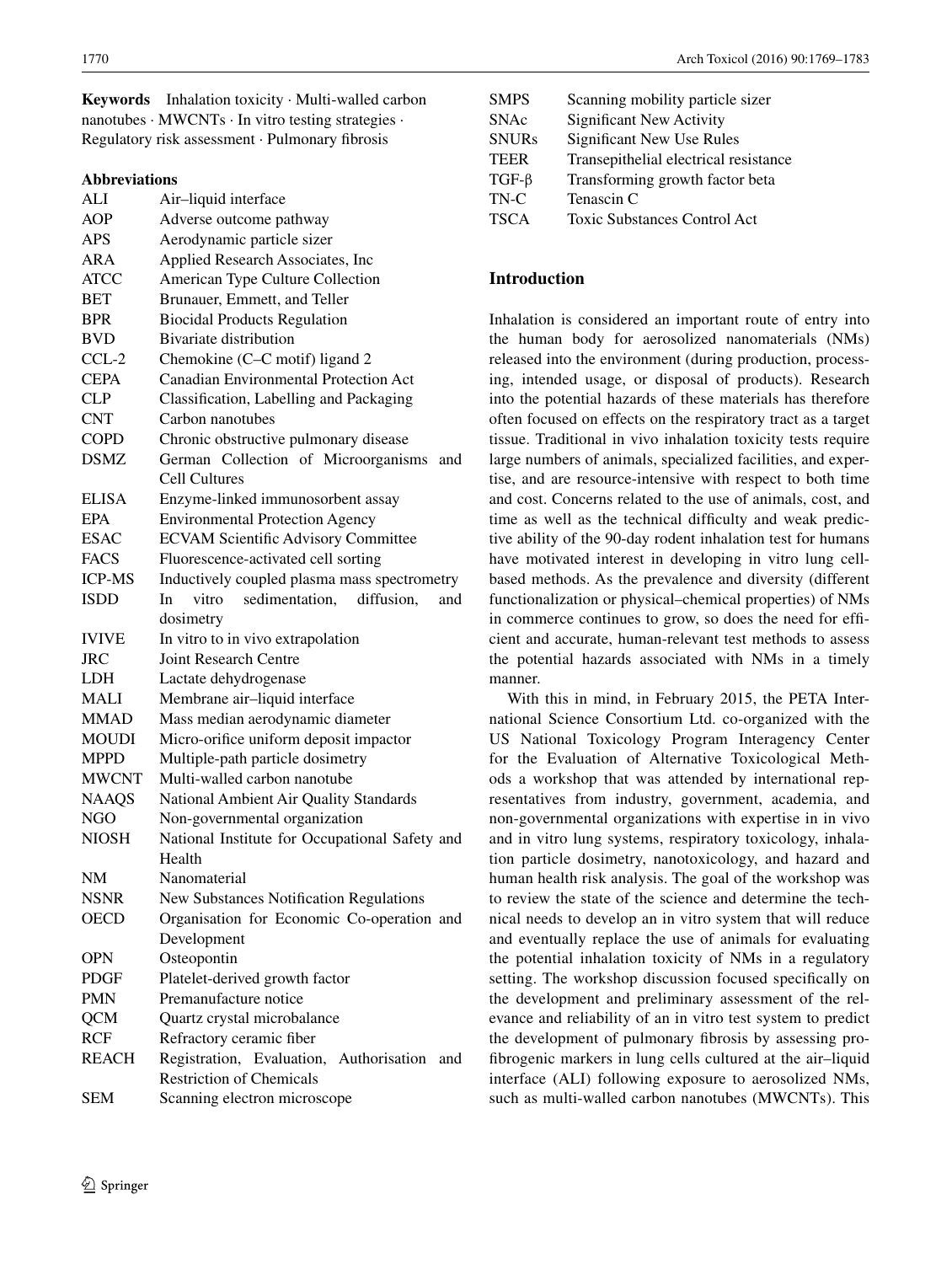report provides an overview of the discussions on the design of an in vitro system for the prediction of pulmonary fibrosis.

## **Regulatory landscape**

The increasing use of NMs in consumer-based products warrants a thorough evaluation of their eco- and bio logical impacts. The general consensus among various international jurisdictions is that the existing regulatory frameworks are appropriate for the assessment of NMs; however, some adaptations have been made or may be required to consider "nano"-specific properties (OECD [2012a;](#page-13-0) Scott-Fordsmand et al. [2014;](#page-14-0) Stone et al. [2014](#page-14-1)). At this time, the US Environmental Protection Agency (US EPA) Toxic Substances Control Act (TSCA) addresses one of the highest numbers of NM-containing products of any authority (more than 160 NMs reviewed to date) [\(2015\)](#page-14-2) and, the majority of US EPA Premanufacture notices (PMNs) for NMs are for MWCNTs [for details on US EPA's New Chemicals Program, see (Godwin et al. [2015](#page-12-0))]. The information pertaining to the assessment of NMs by regulatory agencies in the USA, European Union (EU), and Canada is described in Table [1.](#page-2-0) A description of exposure assessment tools for NMs is available online (Hanes et al. [2000\)](#page-12-1).

While different jurisdictions vary in regulatory require- ments and working definitions for NMs, all require expo sure and toxicity data for risk assessment and management purposes. The growing number of NMs in consumer prod ucts requires ways to prioritize them for assessment in an efficient and cost-effective manner. Factors, such as pro duction volumes, extent of use in consumer products, and evident bio- or ecological toxicity (based on existing data), can aid in the prioritization process.

## **Design of an integrated approach to testing and assessment**

Often for aerosolized materials, human risk analysis is based upon 90-day inhalation studies using rodents [e.g., Organisation for Economic Co-operation and Development (OECD) test guideline 413 (OECD [2009\)](#page-13-1)]. While these longer-term rodent tests have been historically used for risk assessment purposes, they do not perfectly predict the human response. There are clear anatomical, physiological, and molecular differences between humans and rodents that impact the deposition, transport, and potential toxicity of inhaled particles. Such differences include the dimen sions of the airway architecture and the impact of increased nasal deposition in obligate nose-breathing species, such as

|          |                                         | Table 1 USA, European, and Canadian regulatory frameworks relevant to and specific for nanomaterials                                                          |                                                                                                                                                                                                                              |
|----------|-----------------------------------------|---------------------------------------------------------------------------------------------------------------------------------------------------------------|------------------------------------------------------------------------------------------------------------------------------------------------------------------------------------------------------------------------------|
| Location | Regulatory body                         | Regulation                                                                                                                                                    | NM-specific inclusions                                                                                                                                                                                                       |
| USA      | Food and Drug Administration            | Federal Food, Drug, and Cosmetic Act (FD&C Act)                                                                                                               | None                                                                                                                                                                                                                         |
|          | Environmental Protection Agency         | Insecticide, Fungicide, and Rodenticide Act (FIFRA)<br>Federal                                                                                                | Significant New Use Rules (SNURs) for any new uses not provided in<br>the original submission                                                                                                                                |
|          |                                         | Toxic Substances Control Act (TSCA)                                                                                                                           | Premanufacture notice (PMN) required for new NMs                                                                                                                                                                             |
| Europe   | European Chemicals Agency               | Registration, Evaluation, Authorisation and Restriction<br>of Chemicals (REACH)                                                                               | None                                                                                                                                                                                                                         |
|          |                                         | Classification, Labelling and Packaging (CLP)                                                                                                                 | None                                                                                                                                                                                                                         |
|          |                                         | Biocidal Products Regulation (BPR)                                                                                                                            | Products containing NMs are excluded from the simplified authoriza-<br>submitted separately, and the nanoform is thoroughly assessed for<br>tion procedure. Information regarding the nanoform needs to be<br>potential risk |
| Canada   | Environment Canada<br>Health Canada and | Canadian Environmental Protection Act, 1999 (CEPA 1999)<br>via New Substances Notification Regulations (NSNR)<br>(Chemicals and Polymers) (SOR/2005-247 2005) | Significant New Activity (SNAc) notices issued for short-tangled<br><b>MWCNTs</b>                                                                                                                                            |
|          |                                         |                                                                                                                                                               |                                                                                                                                                                                                                              |

<span id="page-2-0"></span><sup>2</sup> Springer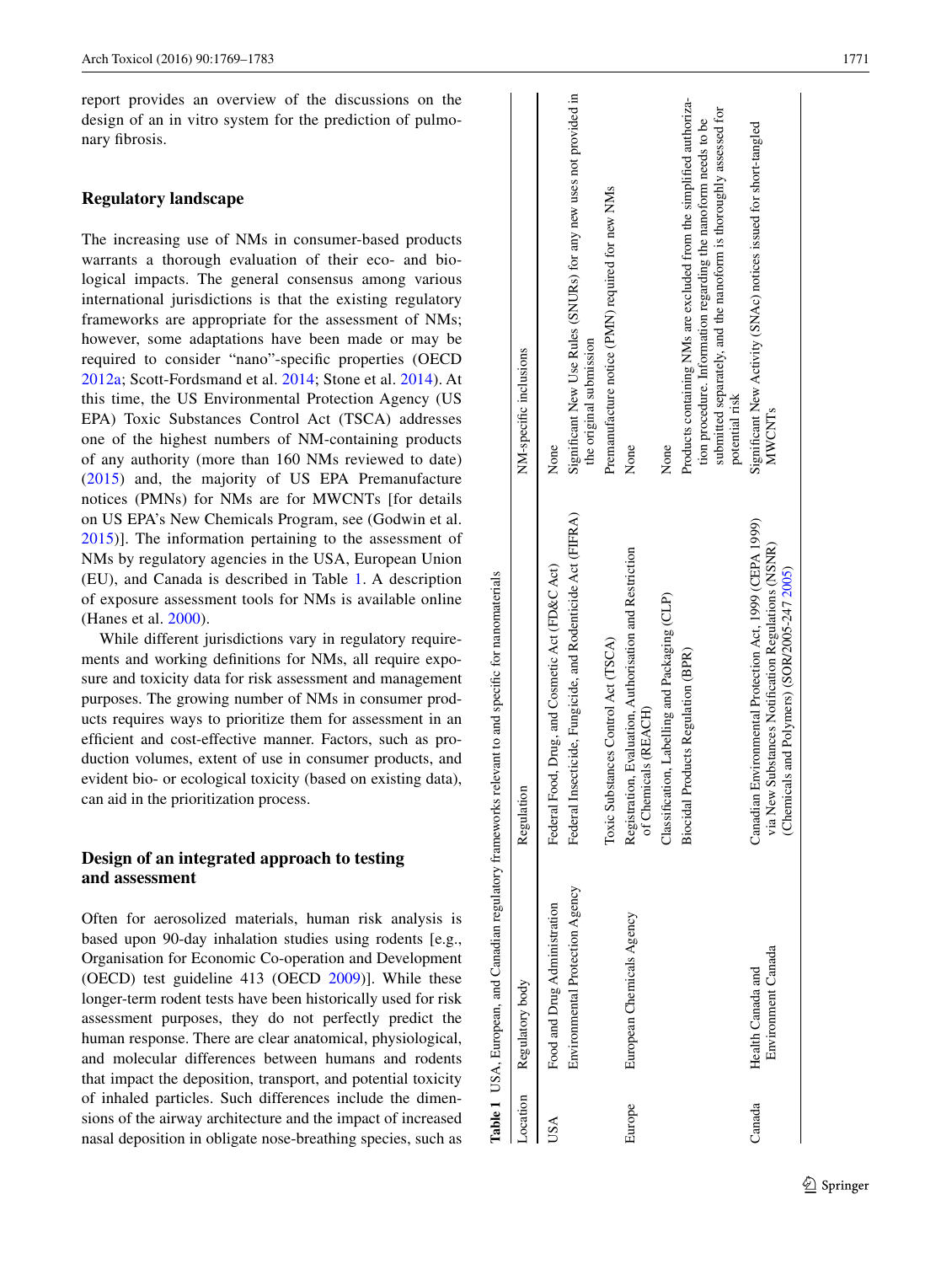rats, compared to humans. Additionally, the 90-day OECD inhalation test guideline does not provide information about the activation of complex signaling pathways.<sup>[1](#page-3-0)</sup>

In vitro test methods provide the opportunity to investigate such mechanisms in detail as well as the potential to be scaled for higher throughput (Nel et al. [2012](#page-13-2); Godwin et al. [2015\)](#page-12-0), thus addressing the need to rapidly test large numbers of NMs. However, a single assay is unlikely to be able to accommodate the assessment of the complexity of the full respiratory tissue response to NMs or other substances; instead, a battery of complimentary tests will be required.

In addition to in vitro assays, a non-animal approach (one that does not use live animals) relevant for assessing inhalation hazard of NMs may include the use of existing data (in vivo or in vitro), grouping (i.e., categorization based on similar attributes or features of interest), and readacross [i.e., predicting the toxicity of one substance based on data from other substance(s)] (Oomen et al. [2014\)](#page-13-3), and in silico (computational) models (Winkler et al. [2012](#page-14-4)). In vitro testing representing the lung can range from simple cell-free biochemical assays (Zielinski et al. [1999;](#page-14-5) Mudway et al. [2004](#page-13-4)), to submerged cell monoculture systems (Foucaud et al. [2007](#page-12-2); Rotoli et al. [2008;](#page-14-6) Foucaud et al. [2010](#page-12-3); McCarthy et al. [2011](#page-13-5); Banga et al. [2012](#page-12-4); Bhattacharya et al. [2013;](#page-12-5) Nymark et al. [2013;](#page-13-6) Gliga et al. [2014](#page-12-6)), through to exposing three-dimensional (3D) cultures grown at the air–liquid interface (ALI) which contain a fully differentiated epithelium with more than one cell type and a morphology similar to that observed in vivo (Klein et al. [2013](#page-13-7); Herzog et al. [2014](#page-13-8)). Each test system can be used to evaluate biomarkers (e.g., antioxidant depletion or proinflammatory cytokine expression) linked to pulmonary pathologies (Fig. [1](#page-3-1)). To be useful for regulatory risk assessment, these biomarkers should include those that address both early and late events in pathologies and diseases, such as fibrosis, chronic obstructive pulmonary disease (COPD), emphysema, and asthma (both sensitization/induction and elicitation/exacerbation. Each of the methods involved in a non-animal approach has advantages and limitations which are important to understand when used for human risk assessment. This workshop report focuses on identifying





<span id="page-3-1"></span>**Fig. 1** Integrated non-animal approach to assess the inhalation toxicity of aerosolized nanomaterials. This approach should include the use of existing information, grouping (e.g., categorization of NMs based on exposure, mode of action, or physicochemical properties, among other factors), in silico modeling, and the use of in vitro methods of varying complexity

and recommending the key features that should be considered when developing and evaluating an ALI system for inhalation toxicology. As for other non-animal approaches, development of an ALI system requires benchmark (control) toxic and non-hazardous substances or particles for which considerable human and/or animal data are already available in order to allow comparison of results and to aid in their interpretation. As experience with, and confidence in, the test system increases, its use could be expanded to the toxicity ranking (e.g., fibrotic potential) of substances or particles for use in regulatory assessment.

## **Fibrosis induction by MWCNTs: an end point relevant to assessing NM hazard**

Fibrosis, in general, is a deregulated wound-healing process and involves uncontrolled deposition of extracellular matrix (e.g., collagen) leading to the formation of scar tissue. In the lower respiratory tract, excessive fibrosis (e.g., after high dose or prolonged exposure to a damaging substance) results in a loss of tissue elasticity and reduced lung function (Palecanda and Kobzik [2001;](#page-13-9) Oberdorster et al. [2005](#page-13-10); OECD [2012b](#page-13-11)). Fibrosis is of key regulatory importance because it is an important pathological consequence, which in itself is debilitating, but also is often associated with other pathologies, such as particle-induced lung cancers, since both are driven in part by chronic inflammation.

Among the different types of NMs that are commercially available today, carbon nanotubes (CNTs), especially MWCNTs, stand out as model NMs of research interest for inhalation toxicity. MWCNTs are increasingly synthesized and widely used in consumer products, which has lead to

<span id="page-3-0"></span><sup>&</sup>lt;sup>1</sup> OECD test guideline 413 states that it was designed to characterize subchronic toxicity by the inhalation route and to provide data for quantitative inhalation risk assessment. In this test, 10 male and 10 female rodents are exposed 6 h per day, 5 or 7 days per week, during a 90-day period to at least three concentration levels, filtered air (negative control), and/or the vehicle (vehicle control). The results of the study include hematology, clinical chemistry, ophthalmology, gross pathology, organ weights, and histopathology. For more details, see OECD ([2009\)](#page-13-1). Test No. 413: Subchronic Inhalation Toxicity: 90-day Study, OECD Publishing.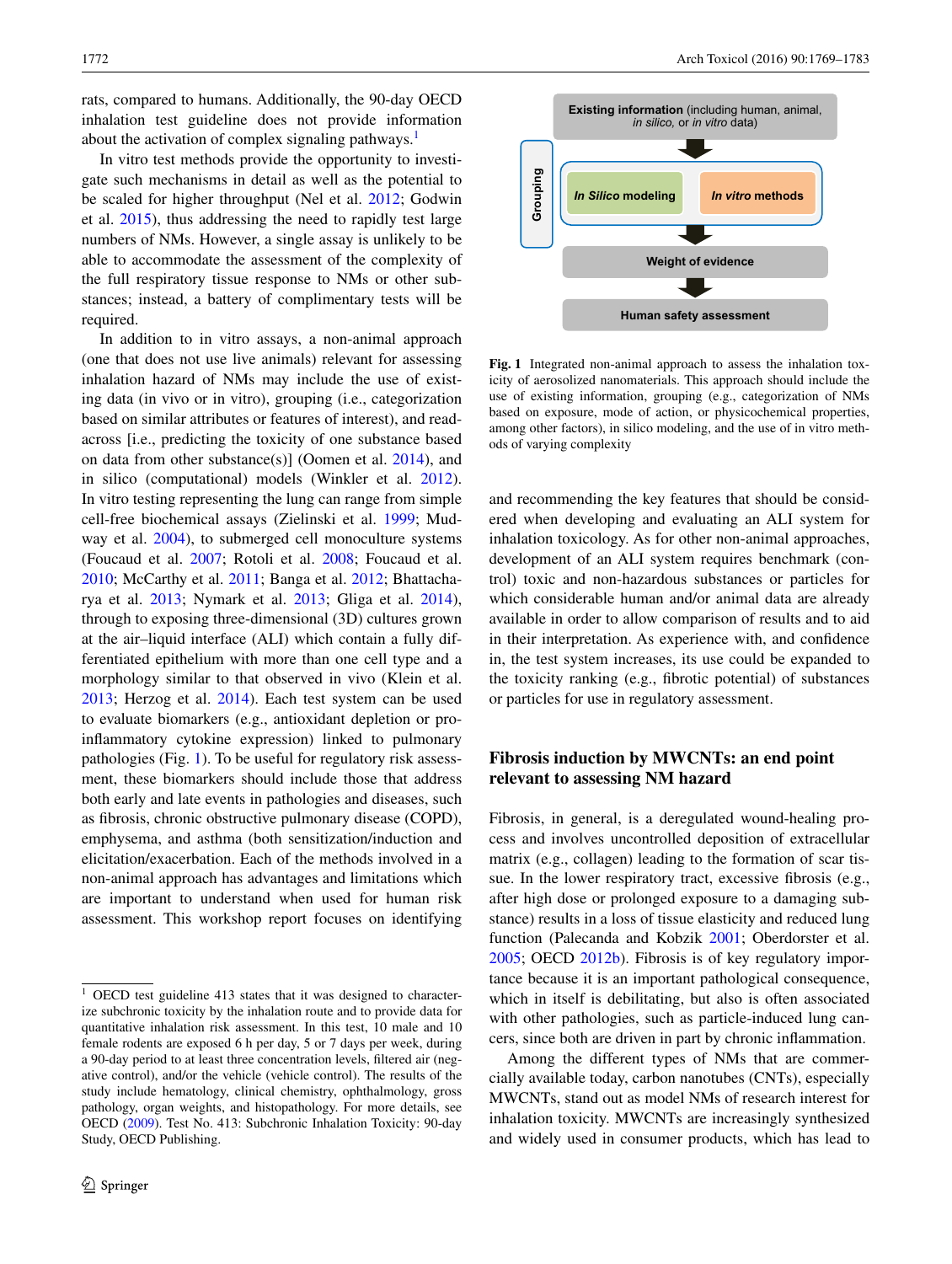much research on these materials (Vance et al. [2015\)](#page-14-7). The high aspect ratio (i.e., long and narrow fiber-like shape) of CNTs together with their potential for persistence in the lower respiratory tract has raised the concern that long-term exposure to CNTs via inhalation may also lead to pathologies analogous to those observed with other fibrous particles (OECD [2009\)](#page-13-1). In fact, pulmonary fibrosis is the most extensively reported adverse outcome for MWCNTs in existing in vivo studies. Further, a chronic inhalation study has linked MWCNTs (Mitsui 7s) with fibrosis in rodents (Fukushima et al., in preparation). Studies have shown that the potential for inhaled MWCNTs to induce fibrosis is influenced by their physicochemical properties (Ma-Hock et al. [2009;](#page-13-12) Mishra et al. [2012;](#page-13-13) Sargent et al. [2014](#page-14-8); Francis et al. [2015\)](#page-12-7). Fibrosis is therefore an important and relevant end point to consider for the risk assessment of MWCNT.

A range of in vitro methods have been published that assess the pulmonary toxicity of MWCNTs. A number of these in vitro studies have been directly compared with studies in animals. For example, Taylor et al.  $(2014)$  $(2014)$ have shown that coating MWCNTs with aluminum oxide decreased the production of certain pro-fibrotic markers (osteopontin, interleukin-6, and tumor necrosis factor- $\alpha$ ) in THP-1 human monocytic cells in vitro, which correlated with reduced fibrosis observed in mice after 28 days of exposure via oropharyngeal aspiration. Vietti et al. ([2013\)](#page-14-10) demonstrated a dose-dependent stimulation of fibroblast proliferation in vitro following exposure to longer MWC-NTs  $(0.7-3$  and  $0.7-4$  µm for NM 400 (Nanocyl, Belgium) and NM 402 (Arkema, France), respectively), but no induction of fibroblast proliferation following exposure to shorter MWCNTs (0.14–0.5 and 0.7  $\mu$ m for crushed forms of NM 400 and NM 402, respectively) as measured by cell counting, WST-1 assay, and propidium iodide staining. The fibroblast proliferation observed in vitro reflects the results observed in mice exposed to MWCNTs via oropharyngeal aspiration (increased fibroblast proliferation and collagen accumulation observed 60 days post-exposure) (Vietti et al. [2013](#page-14-10)). Mishra et al. reported increased TGF-β secretion (as determined by ELISA and Western blotting) from human lung epithelial cells (BEAS-2B cells) and human lung fibroblasts (CRL-1490 cells) as well as increased proliferation (as determined by the WST-1 assay) and collagen production (as measured by the Sircol™ Collagen Assay and Western blotting) in human lung fibroblasts (CRL-1490 cells) after treatment with Mitsui 7 MWCNTs (Godwin et al. [2015;](#page-12-0) Mishra et al. [2015\)](#page-13-14). The Sircol™ Collagen Assay has been used in situ and in vitro for assessing collagen production, as a quantitative marker of fibrosis induction (Wang et al. [2011\)](#page-14-11). Thus, in addition to providing evidence that MWCNTs may cause fibrosis, these studies provide evidence that in vitro models and a range of biological markers can be used in vitro to predict the fibrotic response. These data therefore provide a starting point for identifying useful biomarkers to assess pulmonary fibrogenic potential in vitro, which can be combined with information from other fibrogenic materials such as silica and asbestos, in order to generate a more comprehensive suite of pro-fibrotic biomarkers. Accordingly, focused efforts are required to further develop this existing knowledge using in vitro methods to assess the fibrogenic potential of particles such as MWCNTs.

## **An adverse outcome pathway for pulmonary fibrosis**

A decade of nanotoxicology research has revealed a range of mechanisms by which NMs can induce toxicity; however, integration of this knowledge to support regulatory decision making has been a challenge (Fedan et al. [2014](#page-12-8); Haniu et al. [2014](#page-12-9); Hussain et al. [2014;](#page-13-15) Kim et al. [2014](#page-13-16); Dong et al. [2015\)](#page-12-10). The development of well-defined adverse outcome pathways (AOPs)—a conceptual framework that links a molecular initiating event to an adverse outcome at a biological level of organization relevant to risk assessment (Ankley et al. [2010](#page-12-11))—can help in (1) systematically organizing existing scientific information concerning NM-induced toxicity; (2) identifying knowledge gaps; (3) informing the design of relevant in vitro predictive assays and testing strategies to help inform risk assessment; and (4) guiding future research priorities. AOPs are gaining acceptance as a way to assist in regulatory decisions which are based on mechanistic understandings and may reduce reliance on in vivo data (with quantitative dosimetry issues considered separately as part of an integrated approach).For instance, Labib et al. ([2016\)](#page-13-17) demonstrated the use of existing transcriptomics data to construct a hypothetical AOP that shows the sequential development of fibrotic lesions in the lungs after initial exposure to MWCNTs. Such a transcriptomics/AOP approach may be applied toward hazard ranking of MWCNTs based on their potential to cause fibrosis and aid in regulatory decision making. There are a large number of AOPs currently under review within the OECD.

An AOP with a specific molecular initiating event and key events involved in the process of pulmonary fibrosis may inform the selection of in vitro end points and assay design (Fig. [2\)](#page-5-0). Key events to assess can be grouped into low-priority and high-priority categories based on their relevance to the adverse fibrotic outcome and the availability of information and applicable techniques. The lower priority events include initial (pro-) inflammatory signaling (Fig. [2,](#page-5-0) step 2) assessed by multiplex ELISAs, the formation of reactive oxygen species (ROS; Fig. [2](#page-5-0), step 3b), and cellular toxicity and death (Fig. [2](#page-5-0), step 3c), which could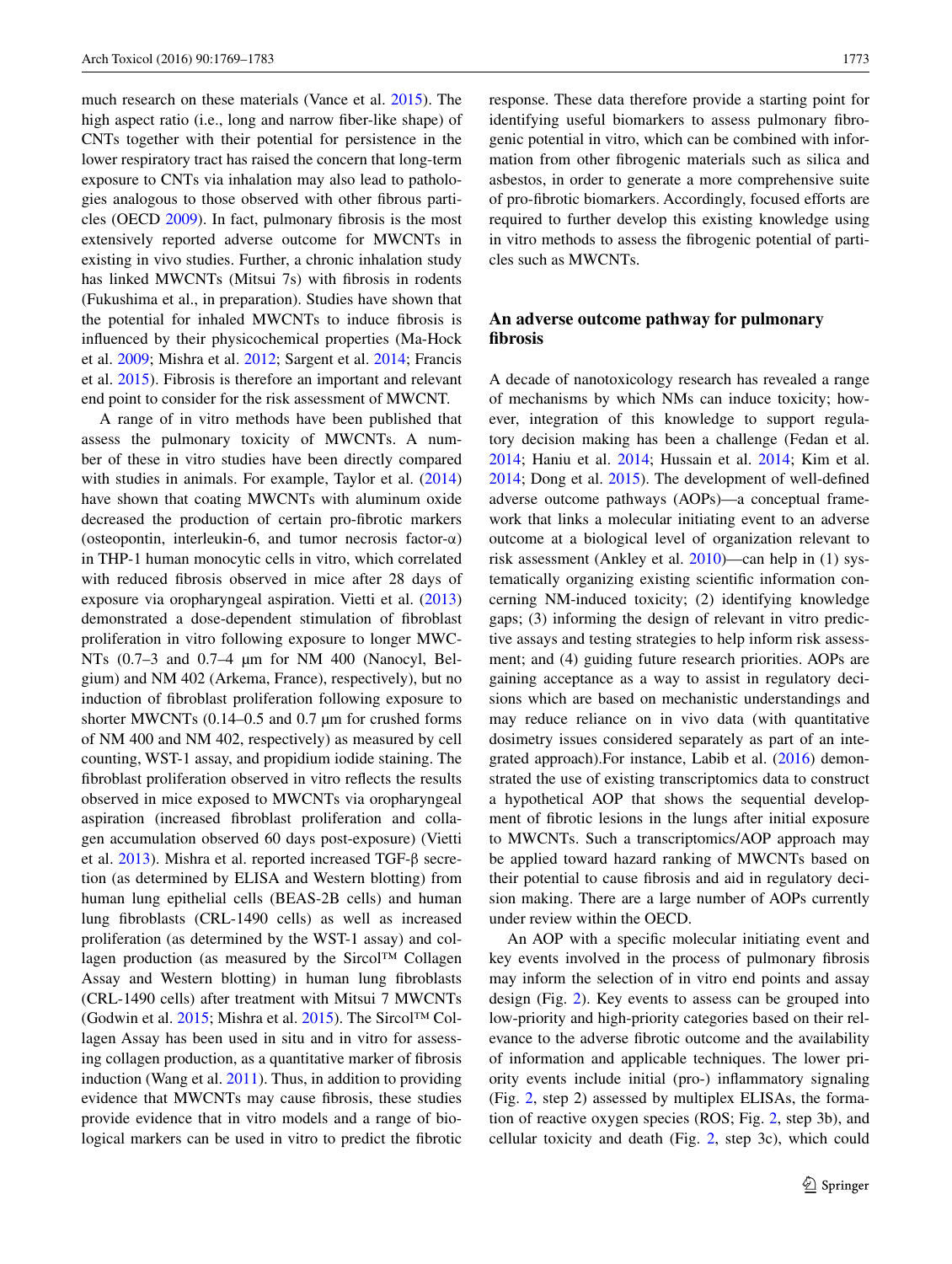

## Pulmonary injury leading to fibrosis

<span id="page-5-0"></span>**Fig. 2** Putative adverse outcome pathway (AOP) for pulmonary fibrosis. The schematic shows the putative molecular initiating event, key events, and adverse outcome of an AOP presented during the workshop

be determined by assessing ROS generation, epithelial cell apoptosis, and the analysis of mRNA and protein levels of platelet-derived growth factor (PDGF), osteopontin (OPN), tenascin-C (TN-C), and chemokine (C–C motif) ligand 2 (CCL-2). The higher priority key events include fibroblast and myofibroblast proliferation (Fig. [2](#page-5-0), step 7), resulting in excessive collagen synthesis and extracellular matrix deposition (Fig. [2](#page-5-0), step 8). Thus, AOPs can help identify suitable key events to serve as indicators of fibrotic potential and specific biomarkers to assess using a targeted omics approach. More specifically, addressing the highpriority key events outlined above would include assessing total collagen deposition (e.g., via Sircol™ assay), fibroblast proliferation (via FACS analysis, cell counting under microscope, WST-1 assay, or propidium iodide staining), TGF-β expression (via ELISA or Western blotting for protein levels, or via RT-PCR or Northern blotting for mRNA levels), and overall cytotoxicity (via LDH assay). Integral to the proposed AOP is the bio-persistence of MWCNTs, which when retained in the lung tissue for a long duration after exposure, will contribute to ongoing tissue injury (Fig. [2,](#page-5-0) step 4) and continued stimulation of wound-healing processes including the secretion of inflammatory mediators and growth factors. This interaction of MWCNTs with lung tissue and the resultant inflammatory response can be qualitatively assessed by several microscopic methods.

#### **MWCNTs of interest**

Ideally, a minimum of two different MWCNTs should be used to develop and test the in vitro system, one that has been demonstrated to be highly pro-fibrogenic and one that induces less fibrosis in in vivo and in vitro studies. Consequently, Mitsui-7s, which have been shown to be highly toxic, and Nanocyl 7000 MWCNTs [NM 400 from the European Commission Joint Research Centre (JRC)], which have been shown to be less toxic, would provide a good comparison (van Berlo et al. [2014](#page-14-12)). Importantly, both materials have been well characterized and tested for their ability to induce fibrosis in vitro and in vivo (via instillation, pharyngeal aspiration, or nose-only inhalation exposure and assessed up to 90 days post-exposure), and it was demonstrated that the Nanocyl 7000 MWCNTs are fibrogenic but less so than the Mitsui-7s (Ma-Hock et al. [2009](#page-13-12); Vietti et al. [2013](#page-14-10); van Berlo et al. [2014;](#page-14-12) Poulsen et al. [2015](#page-13-18)). In addition, asbestos (e.g., long fiber amosite or crocidolite), which has been shown to induce lung fibrosis in rodents and in humans, could serve as a positive control. A secondary positive control option is crystalline silica (e.g., MIN-U-SIL- $5^{\circ}$  or DQ12) as it is another relatively insoluble inhaled particle. Negative controls could include a highly soluble refractory ceramic fiber (RCF) (e.g., RCF1) or carbon black (e.g., Printex® 90) (Mast et al. [1994](#page-13-19); Bellmann et al. [2001](#page-12-12); Sanchez et al. [2011](#page-14-13); Hussain et al. [2014](#page-13-15)) in addition to NM-free air (untreated control for ALI exposures).

## **Suggestions for advanced in vitro lung models in nanotoxicology research**

There are numerous in vitro lung models that can be used to study the cellular interplay and cellular responses following NM exposure (Jud et al. [2013](#page-13-20)). They range from simple monocultures (Lehr [2002;](#page-13-21) Steimer et al. [2005](#page-14-14)) to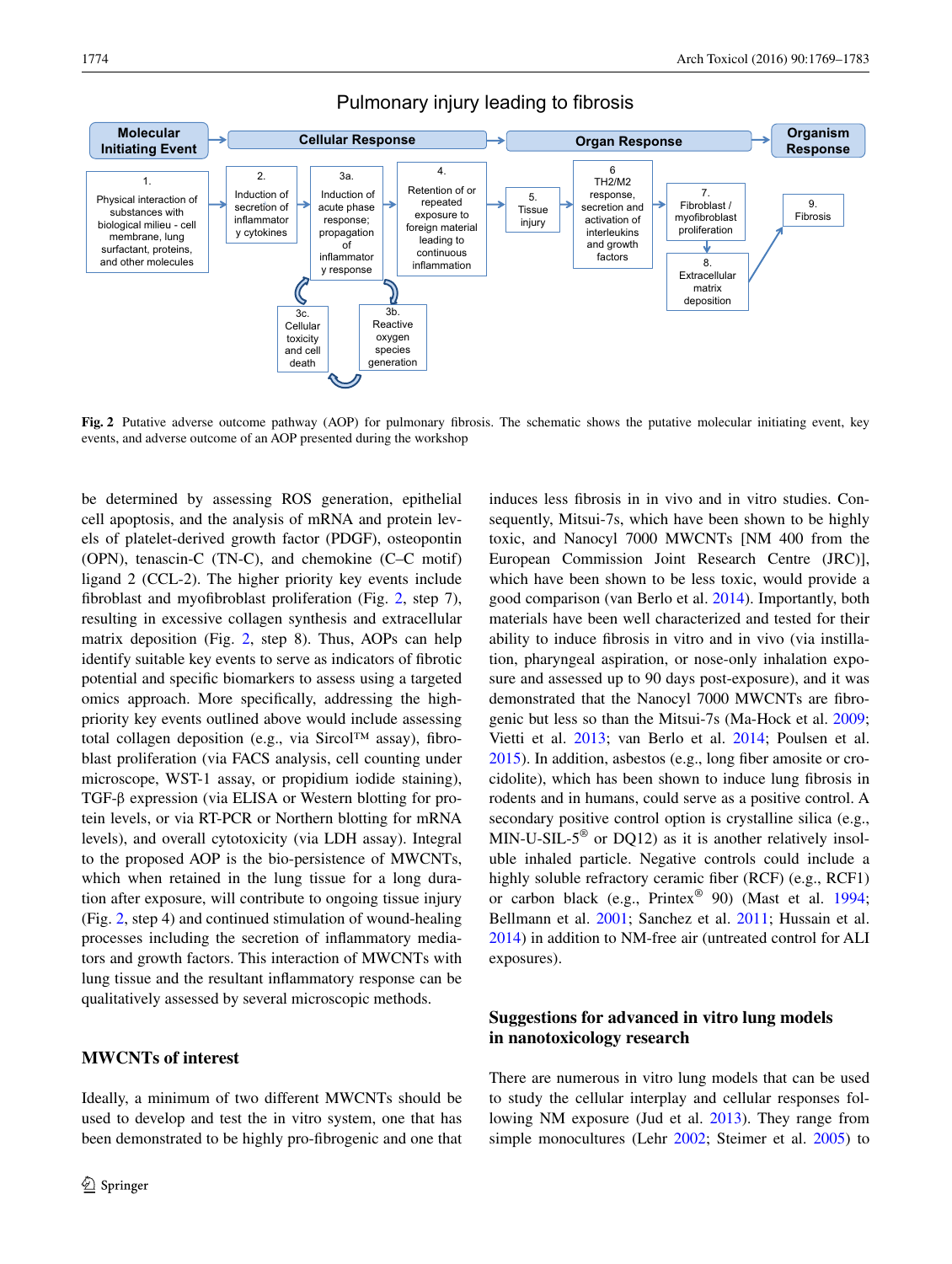<span id="page-6-0"></span>**Fig. 3** Experimental design of a lung co-culture system to study the fibrotic potential of substances. Schematic shows macrophages and alveolar epithelial cells cultured on a cell culture insert that is exposed at the air–liquid interface to aerosolized MWCNTs, while fibroblasts are cultured on the basal surface of the membrane



highly sophisticated 3D co-culture models (Rothen-Rutishauser et al. [2005;](#page-14-15) Rothen-Rutishauser et al. [2008](#page-14-16); Huh et al. [2010](#page-13-22); Klein et al. [2012](#page-13-23); Bove et al. [2013;](#page-12-13) Herzog et al. [2013](#page-13-24); Li et al. [2013](#page-13-25); Herzog et al. [2014](#page-13-8); Chortarea et al. [2015\)](#page-12-14), which represent a more realistic physiological situation (Carterson et al. [2005\)](#page-12-15). While simpler cell culture systems can be useful, with the advantages of being potentially cheaper and more amenable to high-throughput assay design, there have been significant advancements in the development of well-characterized 3D, multi-cellular tissue models that allow for the investigation of cellular interplay between different cell types following exposure to NMs. Furthermore, exposing lung cells cultured at the ALI to aerosolized NMs allows for even more human-relevant exposure conditions.

A number of factors influence the successful use of advanced in vitro models, some of which are outlined here. For any cell culture work, it is critical that details on culture conditions (e.g., dishes, medium, and supplements) are reported, since cell lines can behave differently depending on these variables (Hartung et al. [2002;](#page-12-16) Coecke et al. [2005](#page-12-17)). Use of original cell lines obtained from recognized organizations, such as the American Type Culture Collection (ATCC), European Collection of Authenticated Cell Cultures (ECACC), or the German Collection of Microorganisms and Cell Cultures (DSMZ), helps to ensure the authenticity of the cells and to ensure that they have been handled using routine procedures with relatively low passage numbers. Many studies suggest that the use of early passage cells is preferable since later passages of some cells cultures can lose their phenotype or become senescent. Monitoring cellular morphology, structure, and function [e.g., by measuring tight junctions via transepithelial electrical resistance (TEER)] as well as the expression of cell type-specific surface proteins should be used over time to identify whether cells lose their specific phenotype. The use of animal-derived media supplements, such as fetal bovine serum, can pose ethical as well as reproducibility issues (Palecanda and Kobzik [2001](#page-13-9); Mishra et al. [2015](#page-13-14)). Therefore, the use of chemically defined, serum-free medium was recommended, which is also in accordance with the ECVAM Scientific Advisory Committee (ESAC) statement promoting non-animal alternatives to fetal calf serum (ESAC [2008](#page-12-18)). 3D models can contain a range of different cell types in different orientations and numbers, and to obtain a model best reflecting a normal or diseased state tissue physiology, organ-relevant ratios of cell types should be used and organized in a structure that reflects the tissue of interest.

Using technologies that are currently available and accessible across laboratories, we recommend an approach which co-cultures fibroblasts on the basal surface of Transwell<sup>®</sup> or other cell culture inserts with macrophages and alveolar epithelial cells on the apical surface in order to generate an in vitro system to predict fibrosis when exposed to aerosolized NMs at the ALI (Fig. [3](#page-6-0)). Other co-culture systems have been described which included endothelial cells, dendritic cells, and mast cells (Hermanns et al. [2004](#page-12-19); Alfaro-Moreno et al. [2008;](#page-12-20) Rothen-Rutishauser et al. [2008](#page-14-16); Klein et al. [2013\)](#page-13-7); however, because increasing the number of cell types makes it more difficult to maintain optimal culture conditions, only the cells which are central for a pathological process should be prioritized. In the case of a fibrosis model, these are epithelial cells, macrophages, and fibroblasts.

The use of primary cells is optimal, recognizing that the use of primary cells may lead to increased interlaboratory variability. The use of human cells is ideal because the regulatory need is to predict the human, rather than the rodent, response. The use of human cells is also in line with a twenty-first century vision of toxicology (NRC [2007](#page-13-26)). However, when validating against the historical 90-day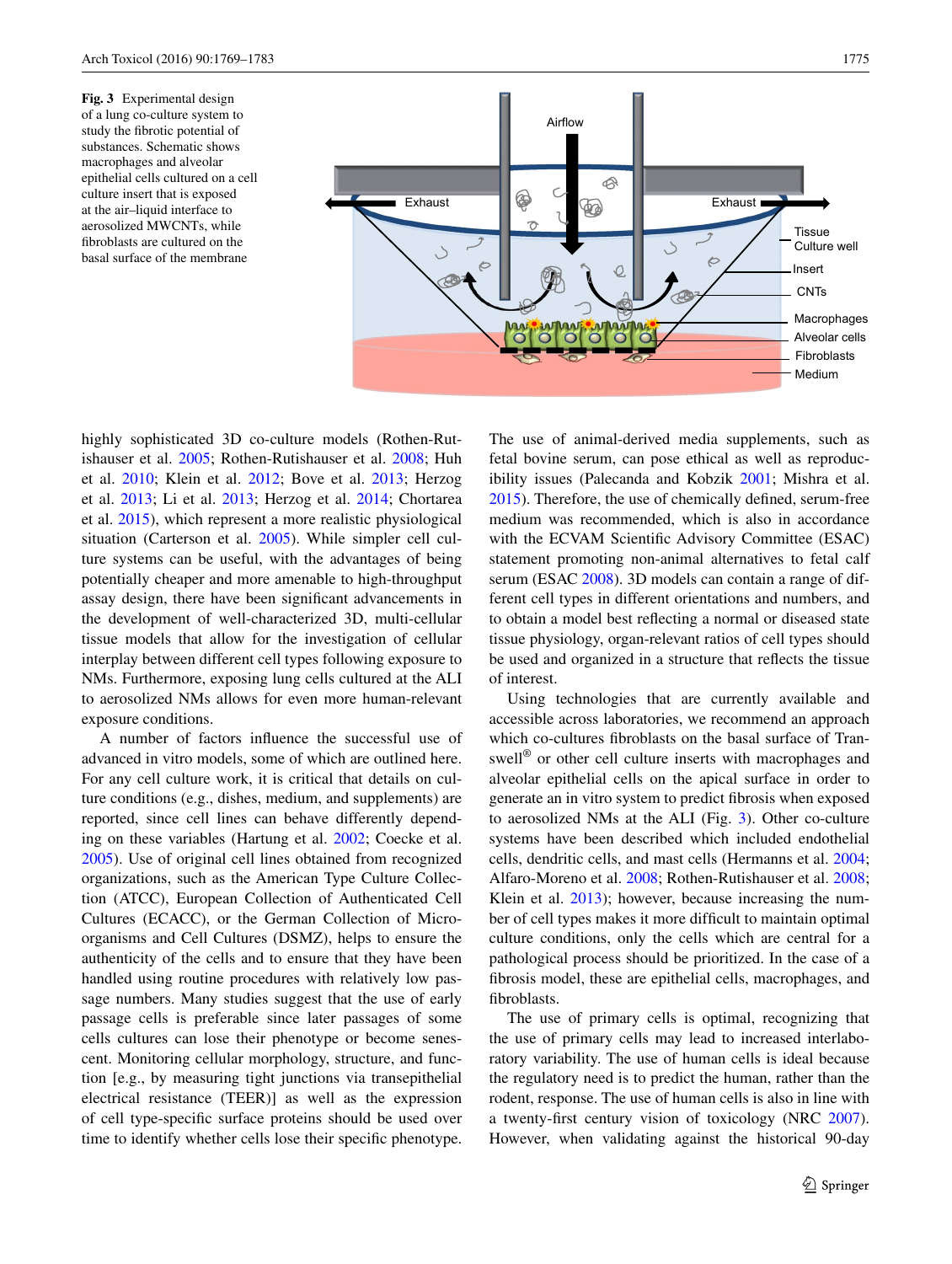rodent inhalation studies, it is unknown whether rodent cells may show greater concordance. There was discussion of using the commercially available reconstructed human lower respiratory tract tissue model, EpiAlveolar™ (Mat-Tek Corp., Ashland, MA) (Jackson et al. [2013](#page-13-27)); however, insufficient published data are currently available to fully understand its applicability to these studies.

In a static ALI system, factors secreted from the alveolar cells and macrophages are small enough to pass through the pores of the cell culture inserts, but the MWCNT agglomerates may be too large to do so. Thus, this in vitro test system is not ideal for studying the translocation of MWCNTs to the fibroblasts cultured on the basal side. However, the effect of MWCNTs on fibroblasts can be assessed by conducting parallel testing in a simple submerged cell culture system.

#### **In vitro air–liquid interface exposure systems**

In order to more closely mimic the conditions of the human lung, to maximize the human relevance of in vitro testing, and to simplify the dose metric calculations, the exposure of cells cultured at the ALI to aerosolized materials is of significant research interest. The typical setup of an exposure system built to deliver NMs to ALI cultures involves three components: (1) an aerosol generator, (2) connections and peripherals, and (3) the exposure chamber. The generator creates the aerosol by a technology appropriate to the physical state of the NM. Dust feeding, brush feeding, turntable, acoustic, cyclone sieve, fluidized bed, and string technology have all been used to generate aerosols from powders/dusts, while electrospray and nebulizing generators have been used to aerosolize particles in liquid droplets (Cheng [1986](#page-12-21); Moss et al. [1994](#page-13-28); Jarabek et al. [2005](#page-13-29); Teeguarden et al. [2007;](#page-14-17) Bouwmeester et al. [2011](#page-12-22)). The connections and peripherals are the intermediate devices and tubing or channels used to transport, dilute, characterize, and condition the aerosol prior to deposition. The exposure chamber is made of an inert material designed to facilitate the deposition of the aerosol onto the cells without compromising their viability.

A number of commercial in vitro exposure technologies exist which are (1) capable of consistently delivering and depositing aerosols at multiple dilutions, (2) compatible with different types of aerosol generators, (3) capable of determining the deposited dose, (4) compatible with cell culture inserts used for ALI-grown cells, and (5) readily cleaned. However, some desirable traits are found absent in all current technologies, namely that high throughput is not available, and only short-duration (<6 h) single-exposure experiments have been demonstrated for each technology. An overview of aerosol generators and exposure chambers

with regard to their applicability to the assessment of MWCNTs is discussed in the sections below.

#### **Aerosol generation**

Each aerosol generation method has advantages and disadvantages. For example, dry aerosol generation more closely mimics the realistic human exposure that would be of regulatory concern. For the dry exposure, the atmosphere around the cell system needs to be humidified to simulate physiological conditions. Wet aerosol generation, on the other hand, involves administration of NMs encased in liquid droplets, which may induce agglomeration and introduce liquid onto the cells, possibly altering the cellular outcome. However, one study has demonstrated that the increase in the volume of the liquid layer does not alter the biological effect of the aerosolized NM (Lenz et al. [2009](#page-13-30)). Although dry aerosol generation of MWCNTs is preferred over wet in order to link dosimetry considerations to biological outcomes (e.g., fibrosis), the wet generation methods can be used to develop the cell system to predict fibrosis and might provide the advantages of low cost, ease of use, and inter- and intra-laboratory transferability.

To maintain optimal conditions while the cells are inside the aerosol chamber for short exposure (minutes to 1 h), a thermostat-controlled incubation chamber (37 °C) should be used and the exposure system should be humidified to 80–95 % relative humidity. For longer exposures, it is recommended to use HEPES-buffered cell culture media (constant pH) or to supply 5–7 % carbon dioxide for media that are buffered by this gas.

All of the aerosol generation methods discussed during the workshop have been used to aerosolize CNTs; thus, the choice of the appropriate method largely depends on CNT concentration range and the aerosol particle size range desired. For humans, respirable particles (i.e., particles that enter the lower respiratory tract) have a mass median aerodynamic diameter (MMAD) of less than 5 µm while, for rats, respirable particles have a MMAD of less than 2.5 µm. The size of the aerosol particles (individual nanofibers, agglomerates, or aggregates) and the mass deposited on the cells (dose) could potentially lead to differential toxicity outcomes. In addition to the ability to control and determine relevant dose metrics for the end points of interest, the price, ease of cleaning, ease of use, size of the generators, and interlaboratory transferability should be considered when evaluating equipment for such studies.

#### **Exposure chamber design**

Factors to consider when selecting an ALI exposure chamber include reproducibility, ease of cleaning and use, cost, commercial availability, compatibility with test materials,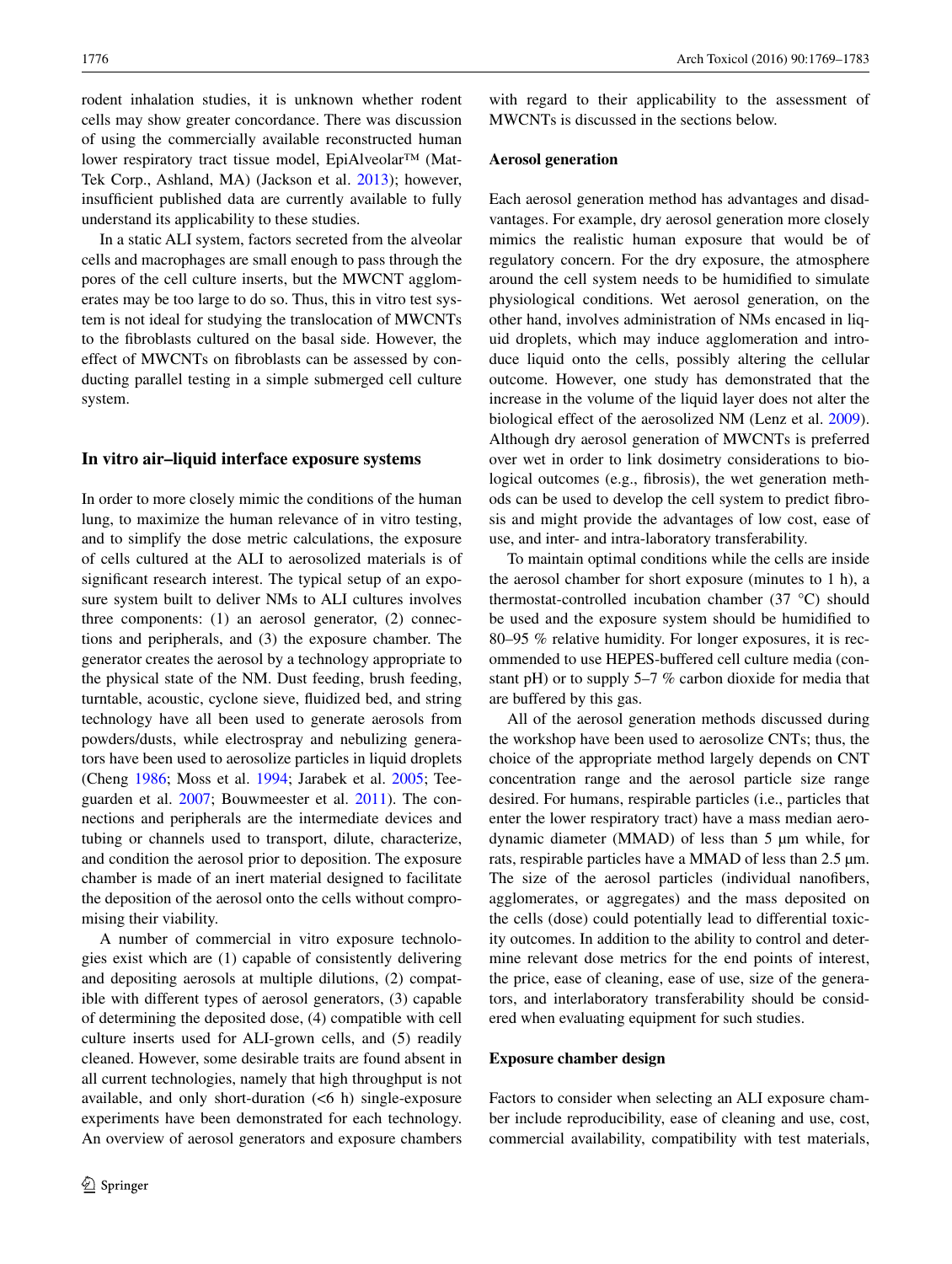number and size of the wells in the chamber, configuration, modularity, and flexibility to add online and off-line equipment. Many of the chambers share common features, such as their compatibility with commercially available cell culture inserts, a mechanism to regulate temperature during exposure, and their ability to be used with multiple aerosol generators and to expose cells cultured at the ALI to aerosolized MWCNTs. However, there are differences that make each system unique. For example, the available ALI exposure chambers vary in the flexibility of connections and peripherals. While modularity can allow for more sophisticated testing, it also adds a level of complexity, thereby requiring more expertise and training for use relative to simpler systems. It is important to note that, for modular systems, small alterations to the connections and peripherals (such as a change in the length of the tubing used) can alter results.

#### **Dosimetry**

Accurate and appropriate administration and monitoring of NM deposition is critical, with aspects such as the relevant target scenarios for administered doses and cellular dose metrics to use, modes of NM deposition, and measurement of administered versus cellular dose to be included in considerations. The administered dose range should include concentrations relevant to occupational exposures to CNTs, encompassing several deposited/cellular doses in order to obtain a dose–response curve. For carbon nanotubes and carbon nanofibers, the National Institute for Occupational Safety and Health (NIOSH) recommends that exposures be controlled to less than  $1 \mu g/m^3$  of respirable elemental car-bon as an 8-hr time-weighted average<sup>[2](#page-8-0)</sup> and that, until exposure limits are established, to follow best practices to reduce exposures (e.g., engineering controls, personal protective equipment, and medical screening or surveillance) (NIOSH [2013\)](#page-13-31). While this recommended exposure limit is helpful for regulatory purposes, it has not been adopted as a permissible exposure limit by the Occupational Safety and Health Administration and is based on limited data (NIOSH [2013](#page-13-31)). Therefore, in addition to testing concentrations that can be related to the occupational exposures of CNT, a dose range that represents doses shown to cause fibrosis or indicate pro-fibrotic potential in existing in vivo and in vitro studies should also be tested (see also dosimetry modeling below) (Li et al. [2013;](#page-13-25) Godwin et al. [2015\)](#page-12-0).

There are challenges associated with the administration of a dose in a consistent and reproducible manner to cells cultured at the ALI. The gravitational settling of MWC-NTs takes a long time due to their low density and mass, which may lead to issues keeping the cell layer moist at the ALI. However, most of the available exposure systems are capable of maintaining constant temperature and humidity for the duration of exposure. Regardless, the cell system should be monitored throughout the exposure using TEER measurements and histopathological analysis at different time intervals to evaluate epithelial cell barrier integrity. Deposition could be enhanced using electrostatic force, but there are significant concerns regarding the applicability of this method to realistic exposures.

Mass, surface area, and nanostructure number should be considered as dose metrics because all three are considered at the OECD level (OECD [2012b\)](#page-13-11). In fact, deposition of MWCNTs can be measured as a function of mass [quartz crystal microbalance (QCM)], surface area, or particle count (electron microscopy grid). ALI systems that are compatible with a QCM sensor for monitoring deposited dose are preferred because they can measure deposition in the nanogram range. While this is simple for a dry aerosol, it is more difficult for a wet aerosol as discussed above. Additional measurement of MWCNTs on a count basis may enable hazard characterization on a fiber count basis analogous to asbestos.

## **Characterization of dose at multiple stages during NM life cycle**

When developing an in vitro test system to gauge potential hazards related to respiratory toxicology, characterizing the aerosol delivery to cells is critical for accurate interpretation of the results. The dosimetry determinants that dictate aerodynamics and deposition mechanisms (such as density and the bivariate (length and width) size distribution), the amount of NMs that reach the cell surface (deposited dose), and the amount of NMs taken up by the cells (cellular dose) are all critical parameters needed to interpret the observed biological responses (Oberdorster et al. [2005](#page-13-10); Teeguarden et al. [2007](#page-14-17)). Additionally, NM life cycle transformations, including agglomeration (either homoagglomeration or heteroagglomeration with other colloids), dissolution, and changes in surface properties (biodegradation and corona formation), should be well characterized during the course of the assay in an effort to take into account specific transformations that may occur, and to support dose translation across experimental systems (i.e., in non-animal vs. in vivo systems) as well as data integration for environmental conditions for real-world applications. Figure [4](#page-9-0) outlines considerations such as when to characterize the NM,

<span id="page-8-0"></span><sup>2</sup> Few occupational exposure limits exist specifically for nanomaterials. Certain nanoparticles may be more hazardous than larger particles of the same substance. Therefore, existing occupational exposure limits for a substance may not provide adequate protection from nanoparticles of that substance.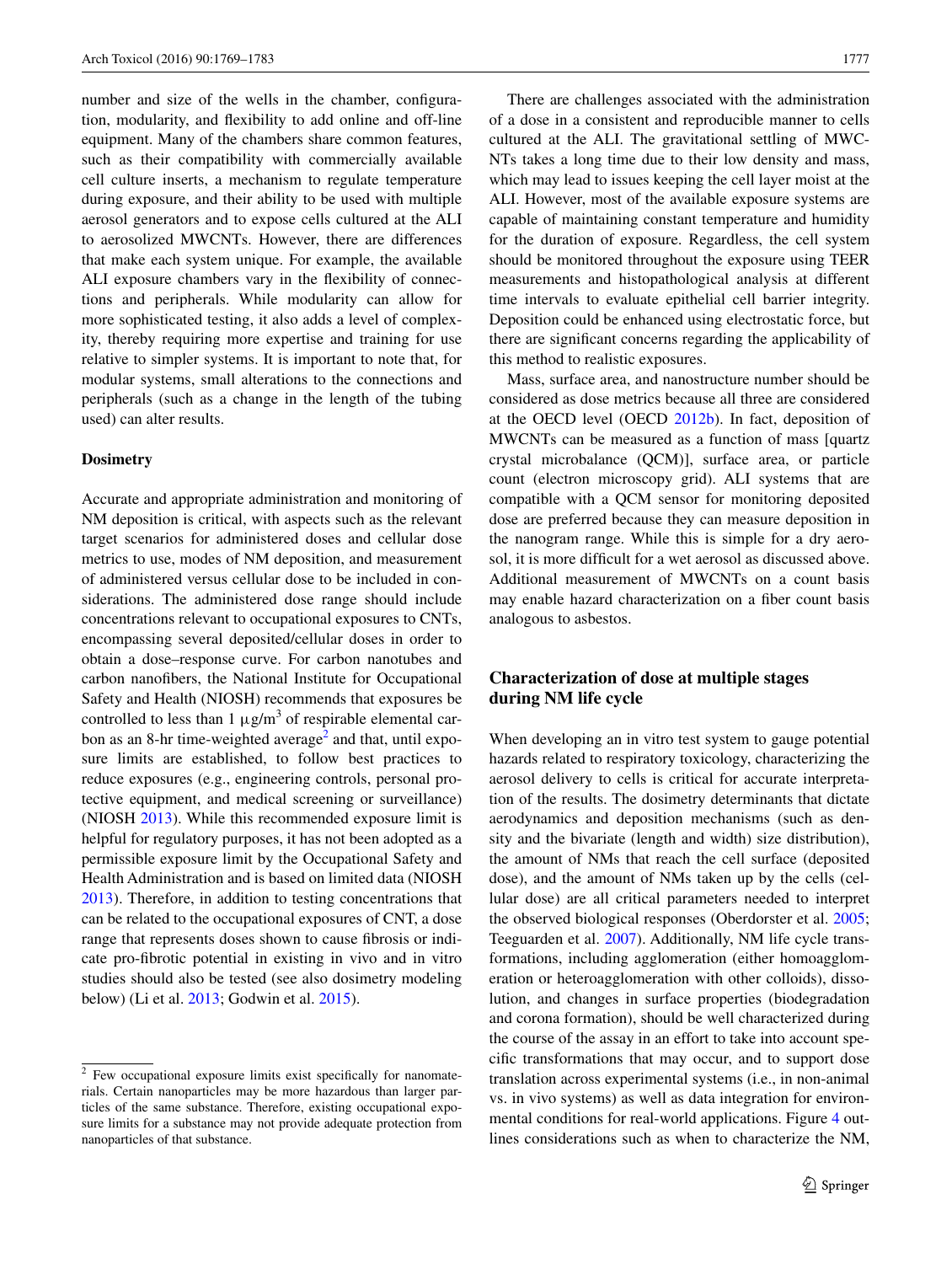|                   | Characterization stages: Characterization should include                                                           |  |
|-------------------|--------------------------------------------------------------------------------------------------------------------|--|
| 1. Pristine form  | analysis of:<br>$-Aqglomerate structure (1, 2, 3, 4)$                                                              |  |
| 2. As aerosolized | $\cdot$ (De)agglomeration potential (2, 3, 4)<br>$\cdot$ Impurity profile / content (1)<br>• Effective density (2) |  |
| 3. Deposited dose | •Bivariate length and diameter<br>distribution $(BVD)$ $(1, 2, 3)$<br>$\cdot$ Surface charge (1, 2)                |  |
| 4. Post exposure  | ·Surface area (1)<br>$\cdot$ Rigidity (1)<br>•Dustiness (1)                                                        |  |
|                   | •Cellular uptake (4)                                                                                               |  |

**Characterization stages: Characterization should include**

**\*** The numbers (1, 2, 3,4) correspond to the characterization stages

<span id="page-9-0"></span>**Fig. 4** NMs characterization during the course of a study. Ideally, NMs will be characterized in their original dry form, as aerosolized, as deposited, and at multiple time points during the course of the study. The characterization conducted will depend on the stage of the NM [i.e., (*1*) pristine form; (*2*) as aerosolized; (*3*) deposited dose; and (*4*) post-exposure] and, in this figure, the numbers *1* through *4* in parentheses following each parameter correspond to the four stages of NMs listed

what parameters to monitor, and what techniques to use for characterization.

When NMs are purchased, information about the NM generation method, the date of manufacture, and how the material is stored and supplied should be obtained from the supplier and reported in publications. While not always achievable due to budget and resources, it is ideal to characterize NMs (1) in their original dry form; (2) as aerosolized particles; (3) as deposited on the cell surface; and (4) following cellular uptake at multiple post-exposure time points throughout the course of the study. For the purposes of the case study discussed during the workshop, characterization data on the pristine form of the Mitsui-7 MWCNTs has already been reported in the literature (Poland et al. [2008](#page-13-32); Taquahashi et al. [2013](#page-14-18); Sargent et al. [2014\)](#page-14-8). Additionally, characterization information for standard reference materials, such as the Nanocyl 7000, is available through the Joint Research Center (JRC [2014\)](#page-13-33) and has also been reported in the literature (Vietti et al. [2013\)](#page-14-10). It would be beneficial to coordinate additional efforts like the Minimal Information for Nanomaterial Characterization (MINChar) Initiative to develop a minimal list of recommended characterization parameters for NM studies (Bouwmeester et al. [2011](#page-12-22)).

Aerosolized NMs can be characterized by an aerodynamic particle sizer (APS), scanning mobility particle sizer (SMPS) spectrometer, and micro-orifice uniform deposit impactor (MOUDI). It is crucial to characterize aerosolized NMs to determine the form that the cell systems are being exposed to in order to extrapolate from system to system (DeLoid et al. [2014\)](#page-12-23). In other words, aerodynamic properties and aerosol behavior of MWCNTs in their singlet

form may be very different from the "tumbleweed" form that occurs following NM aerosolization. While the density of the singlet form has traditionally been used for most materials, the density of "as-generated" structures is more important for MWCNTs. In the "tumbleweed" form, the aerodynamic diameter and the effective density of the MWCNTs are lower, which is why larger particles can be inhaled.

Deposited structures can be characterized qualitatively using microscopy (e.g., CytoViva®), and deposited mass quantitatively determined using a QCM. Particle count and size information can be determined using electron microscopy. The cellular internalization and possible localization of NMs can be examined qualitatively by TEM or quantitatively by inductively coupled plasma mass spectrometry (ICP-MS), which measures the amount of trace metal impurities associated with the MWCNTs.

Ideally, characterization of the original NM should include analysis of properties, such as surface area [using the Brunauer, Emmett, and Teller (BET) method], dustiness (according to DIN 55992-2), impurity profile/content, effective density (using gas pycnometry), rigidity (via imaging and field emission SEM), and bivariate distribution (BVD) (i.e., length and diameter) (Lehman et al. [2011](#page-13-34)). The properties that should be characterized during NM exposure are agglomerate structure, (de)agglomeration potential (via the Tendel test), and surface charge (when NMs are in a relevant medium). The aforementioned characteristics dictate the life cycle transformations that NMs undergo and therefore their potential ecological and biological effects. For instance, the rigidity and length of MWC-NTs impact the level of agglomeration, which in turn dictates the localization and toxicological impact of nanotubes in the physiological system (Donaldson et al. [2010;](#page-12-24) Klein et al. [2012](#page-13-23)).

## **Dosimetry modeling to aid experimental design, evidence integration, and inferences**

Dosimetry modeling is well established as a useful bridge to link exposure to internal dose and the resultant response. Calculation of the internal dose associated with exposure improves the accuracy of risk assessment (Jarabek et al. [2005\)](#page-13-29). Dosimetry models quantitatively describe the aerodynamics of inhaled aerosols, including inhalability and mechanisms of deposition (interception, impaction, sedimentation, and diffusion), in the respiratory tract to predict deposited dose. Dosimetry models also quantitatively describe clearance kinetics (including mechanisms of mucociliary clearance, translocation, and dissolution) to estimate the dose retained in respiratory tract tissues (retained dose is equal to inhalability plus deposition,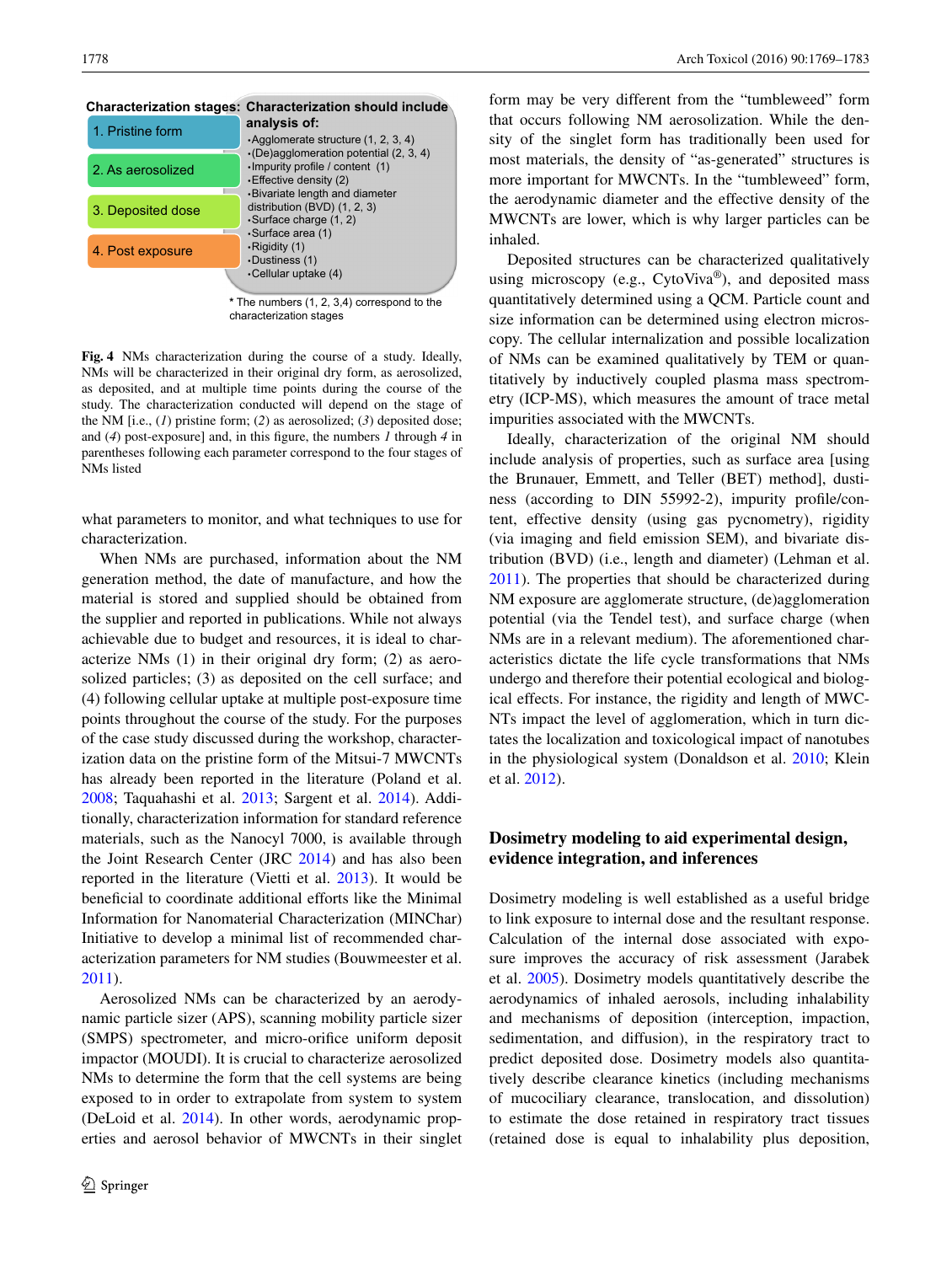minus clearance). The relative contribution of impaction, interception, sedimentation, and diffusion to deposition is dependent on the respiratory tract region and species-specific parameters (Asgharian et al. [2014](#page-12-25)). Species-specific airway anatomy and physiology, such as ventilation rate and breathing mode (i.e., nasal, oronasal, or mouth), are critical determinants of particle and fiber aerodynamics, and vary with age and exertion level or activity pattern (e.g., resting vs. exercise). Particle parameters including density and size distribution are also critical determinants of aerodynamics, and biopersistence determines physical dissolution rates involved in clearance kinetics. Additionally, to properly describe fiber aerodynamics, the bivariate distribution of length and diameter is required (Cheng [1986](#page-12-21); Moss et al. [1994](#page-13-28); Vincent [2005\)](#page-14-19).

Dosimetry models, such as the multi-path particle dosimetry (MPPD) model (available from Applied Research Associates (ARA), Inc.), have been used (1) as the basis of size-selective exposure sampling and the National Ambient Air Quality Standard (NAAQS) for particulate matter; (2) for interspecies extrapolation of particle exposures in various species; (3) to understand uncertainties when using exposure as the dose metric; and (4) to provide insights into human variability due to age, ventilation rate, or disease (Anjilvel and Asgharian [1995;](#page-12-26) RIVM [2002\)](#page-13-35). ARA, Inc. has released a version of the MPPD model developed in collaboration with NIOSH that describes deposition and clearance kinetics for NM to predict retained dose, and an US EPA collaboration is developing an extension of MPPD to model asbestos fibers. Furthermore, emphasis on the need to describe dosimetry of in vitro test systems for accurate in vitro to in vivo extrapolation (IVIVE) motivated the development of the in vitro sedimentation, diffusion, and dosimetry (ISDD) model to predict particles delivered in solution to submerged monolayer cells and to understand the kinetics of NMs in in vitro systems (Hinderliter et al. [2010](#page-13-36)).

Incorporating principles of dosimetry and quantitatively addressing fiber kinetics with in silico models will increase the predictive power of the test system and its usefulness in risk assessment (Stöber [1972;](#page-14-20) Anjilvel and Asgharian [1995](#page-12-26); Sturm and Hofmann [2006;](#page-14-21) Sturm [2009,](#page-14-22) [2011](#page-14-23); Sturm and Hofmann [2009](#page-14-24)). *In silico* modeling approaches can be combined with existing data to devise a dosimetry paradigm for the design and interpretation of in vitro studies. The application of such modeling as an approach to improve the experimental design of in vitro test systems was discussed at the workshop. The relevant human scenario for regulation should be defined (e.g., exposure concentration, duration, and population) to aid the experimental design and frame the inference approach (Holsapple et al. [2005](#page-13-37); Jarabek et al. [2005;](#page-13-29) Teeguarden et al. [2007](#page-14-17); Gangwal et al. [2011](#page-12-27)). Experimental parameters (including



<span id="page-10-0"></span>**Fig. 5** Project plan. The ultimate goal was to devise a human-relevant replacement for the 90-day rodent inhalation test for the hazard identification of inhaled NMs. This is a long-term project that will involve an integrated battery of multiple assays; however, the initial study discussed during this workshop will be a proof of concept to determine whether a tiered testing approach for the assessment of fibrogenic pathways can be developed to provide confidence in prioritization decisions in the near-term. During the process outlined, it would be ideal to share study protocols and data with regulators in order to facilitate regulatory acceptance of the method

test species, exposure concentration, duration, and regiment) from existing studies can be used to describe internal dose in the in vivo toxicity studies and support IVIVE. Potential dose metrics should be based on the likely mode of action for NMs (Jarabek et al. [2005](#page-13-29); Oberdorster et al. [2005](#page-13-10); Teeguarden et al. [2007](#page-14-17)). Ideally, relevant parameters for the construction of the dose metrics are measured in the test systems. These parameters include deposited mass, number, and surface area of the NM in the alveolar region normalized to species-specific factors, such as alveolar surface area (NIOSH [2013\)](#page-13-31). Reference values can be used for species- and strain-specific parameters. Additionally, in silico models can use existing exposure data from animal tests to predict an equivalent exposure in vitro.

## **Conclusions and recommendations**

This workshop discussed multiple components of a potential predictive in vitro test system for the determination of NM fibrogenic potential (Fig. [5](#page-10-0)). Work is currently underway to implement the workshop recommendations into the development of such a system. The goal was to develop an in vitro system that can contribute to addressing the regulatory safety testing requirements for inhaled NMs, thereby reducing time and cost of testing as well as decreasing the number of animals used for this purpose. The ultimate goal was to incorporate this in vitro fibrosis system into an integrated approach for assessing the toxicity of inhaled NMs that can replace the subchronic rodent inhalation assay and protect human health.

The first step in implementing the workshop recommendations for developing the in vitro pulmonary fibrosis system is the establishment of a robust, reproducible coculture system containing epithelial cells, macrophages, and fibroblasts. The second step is the implementation and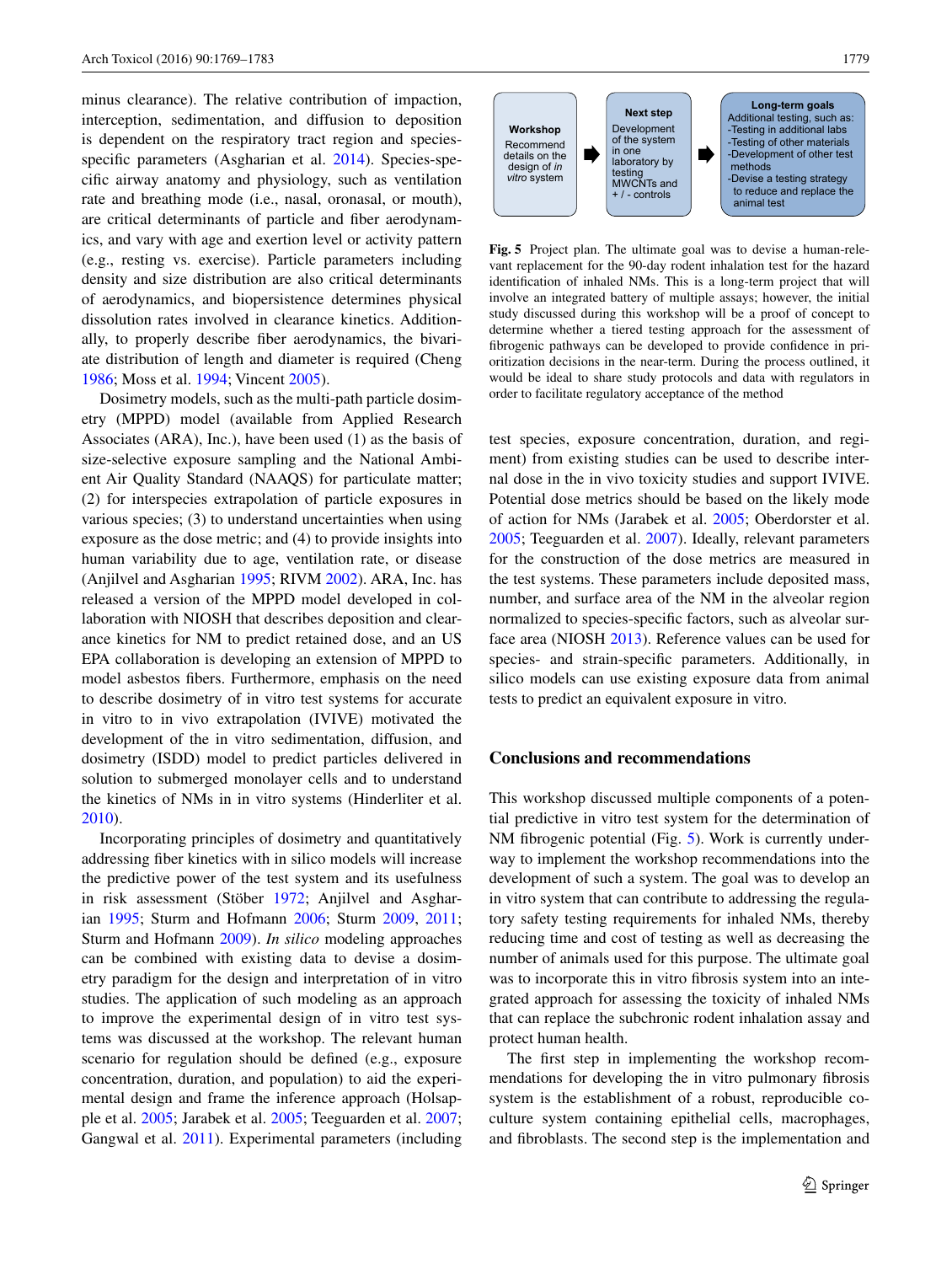optimization of an aerosol generation system along with characterization techniques that can generate a reliable aerosol of MWCNTs and the control particles. The third task involves selection of a target exposure scenario to aid experimental design and provide inference structure for IVIVE. The target scenario includes determining a range of concentrations that bracket concentrations used in historical in vivo tests and measuring needed parameters to describe dose metrics. The fibrotic response can be assessed following exposure to a range of doses for positive and negative benchmark particles and then to the MWCNTs. Standard protocols, such as those for cell culture conditions (e.g., cell seeding densities, medium conditions, and different cocultures), aerosol generation (e.g., air flow and method of generation), and in silico modeling (list of NM properties and parameters linked to respiratory system) will need to be developed for all aspects of the system to facilitate interlaboratory transferability. In addition to testing co-cultures in an ALI system, simple mono- or co-culture submerged cell systems could be tested in parallel to see whether comparable results are obtained.

After the system has been optimized in one laboratory, testing should be expanded to additional laboratories to show interlaboratory reproducibility in order to establish whether such a system could be more widely used for predicting human health effects. The MWCNTs suggested (Mitsui-7s and Nanocyl 7000 MWCNTs) have already been tested in various in vitro and in vivo studies, including 90-day rodent inhalation studies; thus, it will be possible to examine the validity of the in vitro test system using available data.

The study described would be a proof of concept to determine whether a tiered testing approach for the assessment of (pro-)fibrogenic pathways can be developed to provide confidence in prioritizing decisions (Fig. [6\)](#page-11-0). The full data set and protocols from the testing conducted to develop the ALI system could be made available to regulatory agencies for consideration. While the method is undergoing consideration for regulatory use, a near-term use of the system could be for manufacturers to apply it in a safety-by-design approach; for example, the in vitro testing system can be used in conjunction with predictive cheminformatics and read-across approaches during the early stages of materials design and production to decide which NMs will be included in product development. Also in the near-term before the method may be generally accepted for regulatory use, companies may conduct the in vitro method alongside the required 90-day inhalation test using the same materials and share the results with regulators so that both the companies and regulators can assess the similarities and differences in the prediction of NM fibrogenic potential of the same test material using the two (in vitro/in vivo) testing schemes.



<span id="page-11-0"></span>**Fig. 6** Proposed tiered testing approach for the assessment of the inhalation toxicity of nanomaterials. As confidence grows in the nonanimal methods, the goal is to replace the high cost, slow, and technically difficult animal inhalation studies

Longer-term plans could include using the system to test other NMs and non-nanosubstances and to rank substances in the order of toxicity. Ultimately, the development of OECD and US EPA test guidelines will be important if the method is to be widely used in a regulatory context. To be incorporated into test guidelines, the system would need have demonstrated relevance and reliability to adverse lung effects considered in regulatory contexts (OECD [2005\)](#page-13-38).

While most of the workshop discussions focused on an achievable first-generation in vitro test system, there was also discussion of the ways in which the test system could be expanded to further mimic the human situation. For example, rather than manually seeding cells, bioprinting could more reproducibly assemble thin layers of cells (Horvath et al. [2015](#page-13-39)). Additionally, primary cells isolated from diseased patients could be used to mimic human disease states. Furthermore, fluidic models and "human-ona-chip" technologies could be used to allow for complex interactions between different tissue types. Examples of such models include one developed during the European Commission's 7th Framework Programme-sponsored InLiveTox project (InLiveTox [2012](#page-13-40)), the lung-on-a-chip model developed at Harvard University's Wyss Institute (Huh et al. [2010\)](#page-13-22), the captive bubble surfactometer system (Schurch et al. [2014](#page-14-25)), and the moving membrane air–liquid interface (MALI) bioreactor system developed at the University of Pisa, Italy (Cei et al. [2014](#page-12-28)). Overall, a number of options exist to transform a static model to include fluidics and membrane mobility. The developed system could also be modified to examine end points other than fibrosis, such as COPD, emphysema, or asthma.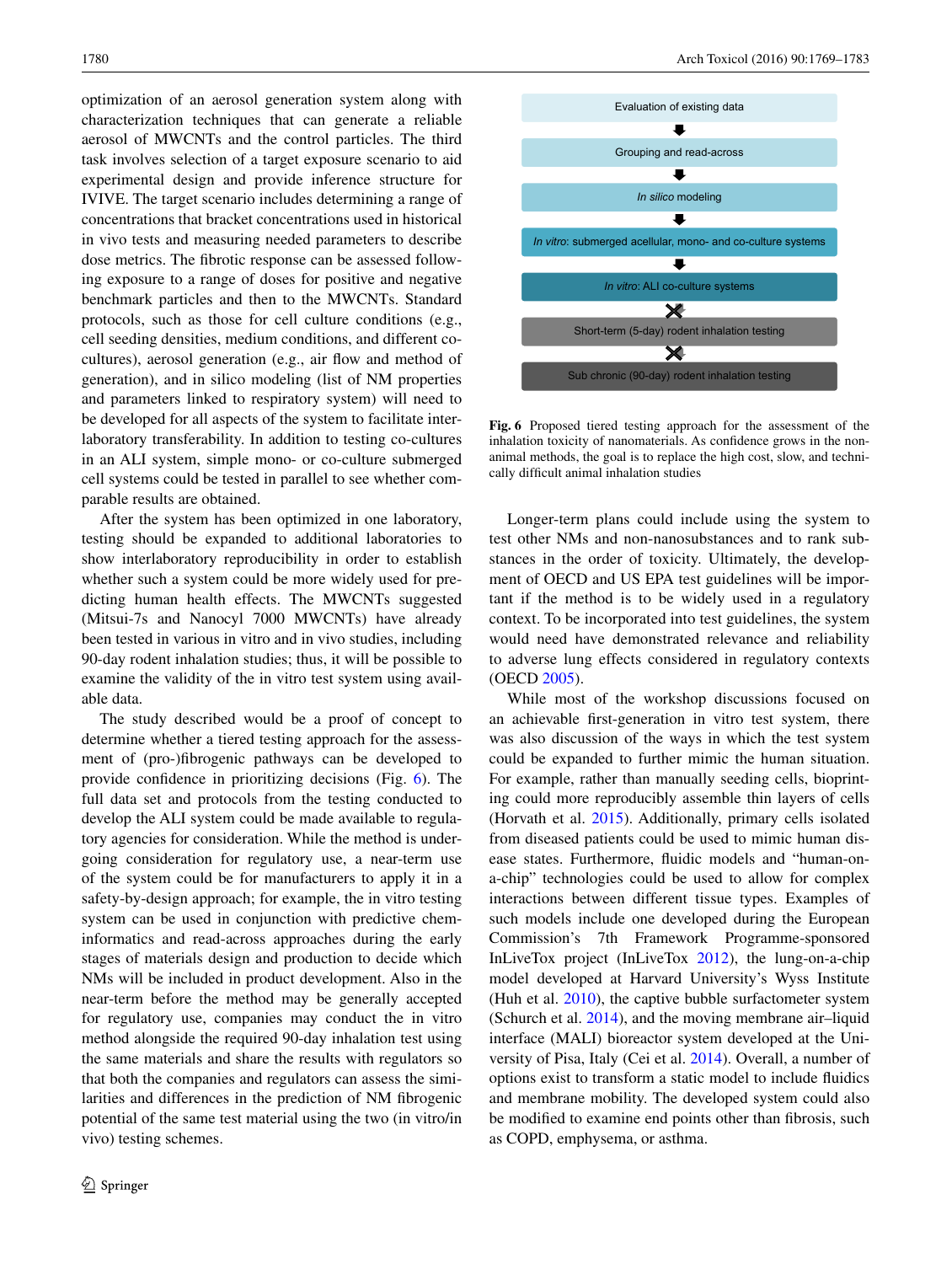**Acknowledgments** All authors participated in the workshop planning and/or discussions. J.C.B. and B.R. presented on approaches for studying inhalation toxicity. The AOP was developed and presented by S.H. A.M.J. presented on dosimetry modeling. W.P. presented on ALI exposure systems. C.M.S. presented on aerosol generation and characterization. V.S. presented on the advancement of in vitro systems for inhalation toxicology testing. All authors read and approved the final manuscript.

**Funding** The workshop was funded by the PETA International Science Consortium Ltd., and hosted by the United States Environmental Protection Agency. Integrated Laboratory Systems, Inc., staff provided technical support for National Toxicology Program (NTP) Interagency Center for the Evaluation of Alternative Toxicological Methods under National Institute of Environmental Health Sciences (NIEHS) contract HHSN27320140003C and HHSN273201500010C, but do not represent NIEHS, NTP, or the official positions of any Federal agency.

#### **Compliance with ethical standards**

**Conflict of interest** The authors declare that they have no conflict of interest.

**Open Access** This article is distributed under the terms of the Creative Commons Attribution 4.0 International License ([http://crea](http://creativecommons.org/licenses/by/4.0/)[tivecommons.org/licenses/by/4.0/](http://creativecommons.org/licenses/by/4.0/)), which permits unrestricted use, distribution, and reproduction in any medium, provided you give appropriate credit to the original author(s) and the source, provide a link to the Creative Commons license, and indicate if changes were made.

#### **References**

- <span id="page-12-20"></span>Alfaro-Moreno E, Nawrot TS et al (2008) Co-cultures of multiple cell types mimic pulmonary cell communication in response to urban PM10. Eur Respir J 32(5):1184–1194
- <span id="page-12-26"></span>Anjilvel S, Asgharian B (1995) A multiple-path model of particle deposition in the rat lung. Fundam Appl Toxicol 28(1):41–50
- <span id="page-12-11"></span>Ankley GT, Bennett RS et al (2010) Adverse outcome pathways: a conceptual framework to support ecotoxicology research and risk assessment. Environ Toxicol Chem 29(3):730–741
- <span id="page-12-25"></span>Asgharian B, Price OT et al (2014) Computational modeling of nanoscale and microscale particle deposition, retention and dosimetry in the mouse respiratory tract. Inhal Toxicol 26(14):829–842
- <span id="page-12-4"></span>Banga A, Witzmann FA et al (2012) Functional effects of nanoparticle exposure on Calu-3 airway epithelial cells. Cell Physiol Biochem 29(1–2):197–212
- <span id="page-12-12"></span>Bellmann B, Muhle H et al (2001) Effects of nonfibrous particles on ceramic fiber (RCF1) toxicity in rats. Inhal Toxicol 13(10):877–901
- <span id="page-12-5"></span>Bhattacharya K, Andón FT et al (2013) Mechanisms of carbon nanotube-induced toxicity: focus on pulmonary inflammation. Adv Drug Deliv Rev 65(15):2087–2097
- <span id="page-12-22"></span>Bouwmeester H, Lynch I et al (2011) Minimal analytical characterization of engineered nanomaterials needed for hazard assessment in biological matrices. Nanotoxicology 5(1):1–11
- <span id="page-12-13"></span>Bove PF, Dang H et al (2013) Breaking the in vitro alveolar type II cell proliferation barrier while retaining ion transport properties. Am J Respir Cell Mol Biol 50(4):767–776
- <span id="page-12-15"></span>Carterson AJ, Honer zu Bentrup K et al (2005) A549 lung epithelial cells grown as three-dimensional aggregates: alternative tissue

culture model for *Pseudomonas aeruginosa* pathogenesis. Infect Immun 73(2):1129–1140

- <span id="page-12-28"></span>Cei D, Ahluwalia A et al (2014) Development of a dynamic model of the alveolar interface for the study of aerosol deposition. In: Proceedings of the XIX international conference on mechanics in medicine and biology, 2–5 September 2014, Bologna, Italy
- <span id="page-12-21"></span>Cheng Y-S (1986) Bivariate lognormal distribution for characterizing asbestos fiber aerosols. Aerosol Sci Technol 5(3):359–368
- <span id="page-12-14"></span>Chortarea S, Clift MJ et al (2015) Repeated exposure to carbon nanotube-based aerosols does not affect the functional properties of a 3D human epithelial airway model. Nanotoxicology 9(8):983–993
- <span id="page-12-17"></span>Coecke S, Balls M et al (2005) Guidance on good cell culture practice. a report of the second ECVAM task force on good cell culture practice. Altern Lab Anim 33(3):261–287
- <span id="page-12-23"></span>DeLoid G, Cohen JM et al (2014) Estimating the effective density of engineered nanomaterials for in vitro dosimetry. Nat Commun 5:3514
- <span id="page-12-24"></span>Donaldson K, Murphy F et al (2010) Asbestos, carbon nanotubes and the pleural mesothelium: a review of the hypothesis regarding the role of long fibre retention in the parietal pleura, inflammation and mesothelioma. Part Fibre Toxicol 7(1):5
- <span id="page-12-10"></span>Dong X, Liu L et al (2015) Effects of carboxylated multiwalled carbon nanotubes on the function of macrophages. J Nanomater 2015:638760-1–638760-8
- <span id="page-12-18"></span>ESAC (2008) ESAC statement on the use of FCS and other animalderived supplements. [http://eurl-ecvam.jrc.ec.europa.eu/about](http://eurl-ecvam.jrc.ec.europa.eu/about-ecvam/archive-publications/publication/ESAC28_statement_FCS_20080508.pdf)[ecvam/archive-publications/publication/ESAC28\\_statement\\_](http://eurl-ecvam.jrc.ec.europa.eu/about-ecvam/archive-publications/publication/ESAC28_statement_FCS_20080508.pdf) [FCS\\_20080508.pdf](http://eurl-ecvam.jrc.ec.europa.eu/about-ecvam/archive-publications/publication/ESAC28_statement_FCS_20080508.pdf)
- <span id="page-12-8"></span>Fedan J, Thompson J et al (2014) Inhalation of multi-walled carbon nanotubes affects lung resistance and compliance and evokes airway hyperreactivity to methacholine in rats (660.1). FASEB J 28(1 Supplement)
- <span id="page-12-2"></span>Foucaud L, Wilson MR et al (2007) Measurement of reactive species production by nanoparticles prepared in biologically relevant media. Toxicol Lett 174(1–3):1–9
- <span id="page-12-3"></span>Foucaud L, Goulaouic S et al (2010) Oxidative stress induction by nanoparticles in THP-1 cells with 4-HNE production: stress biomarker or oxidative stress signalling molecule? Toxicol In Vitro 24(6):1512–1520
- <span id="page-12-7"></span>Francis AP, Ganapathy S et al (2015) One time nose-only inhalation of MWCNTs: exploring the mechanism of toxicity by intermittent sacrifice in Wistar rats. Toxicol Rep 2:111–120
- <span id="page-12-27"></span>Gangwal S, Brown JS et al (2011) Informing selection of nanomaterial concentrations for ToxCast in vitro testing based on occupational exposure potential. Environ Health Perspect 119(11):1539–1546
- <span id="page-12-6"></span>Gliga AR, Skoglund S et al (2014) Size-dependent cytotoxicity of silver nanoparticles in human lung cells: the role of cellular uptake, agglomeration and Ag release. Part Fibre Toxicol 11:11
- <span id="page-12-0"></span>Godwin H, Nameth C et al (2015) Nanomaterial categorization for assessing risk potential to facilitate regulatory decision-making. ACS Nano 9(4):3409–3417
- <span id="page-12-1"></span>Hanes J, Schaffitzel C et al (2000) Picomolar affinity antibodies from a fully synthetic naive library selected and evolved by ribosome display. Nat Biotechnol 18(12):1287–1292
- <span id="page-12-9"></span>Haniu H, Saito N et al (2014) Biological responses according to the shape and size of carbon nanotubes in BEAS-2B and MESO-1 cells. Int J Nanomed 9:1979–1990
- <span id="page-12-16"></span>Hartung T, Balls M et al (2002) Good cell culture practice. ECVAM good cell culture practice task force report 1. Altern Lab Anim 30(4):407–414
- <span id="page-12-19"></span>Hermanns MI, Unger RE et al (2004) Lung epithelial cell lines in coculture with human pulmonary microvascular endothelial cells: development of an alveolo-capillary barrier in vitro. Lab Invest 84(6):736–752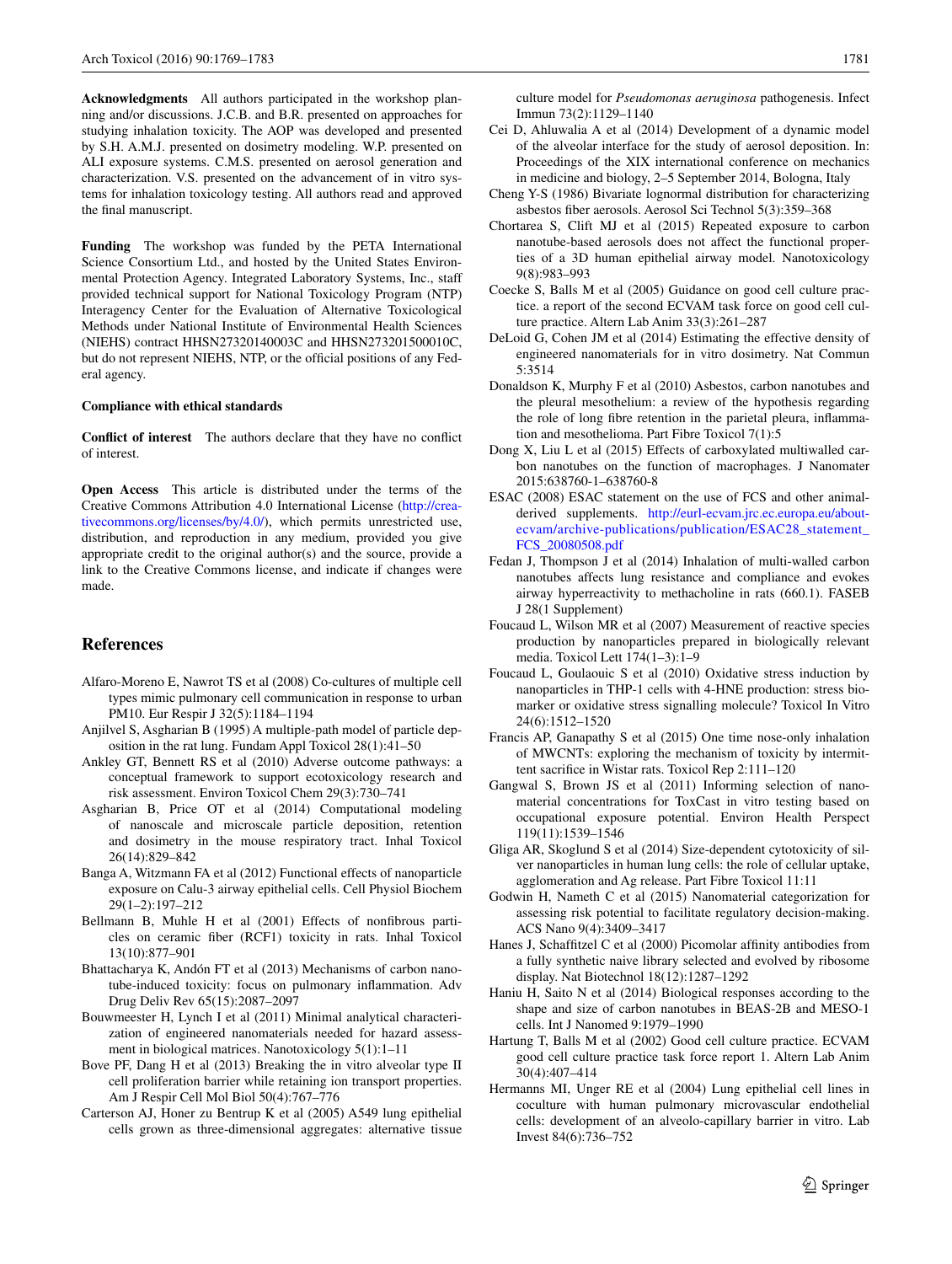<span id="page-13-24"></span>Herzog F, Clift MJ et al (2013) Exposure of silver-nanoparticles and silver–ions to lung cells in vitro at the air–liquid interface. Part Fibre Toxicol 10(1):11

<span id="page-13-8"></span>Herzog F, Loza K et al (2014) Mimicking exposures to acute and lifetime concentrations of inhaled silver nanoparticles by two different in vitro approaches. Beilstein J Nanotechnol 5:1357–1370

- <span id="page-13-36"></span>Hinderliter PM, Minard KR et al (2010) ISDD: a computational model of particle sedimentation, diffusion and target cell dosimetry for in vitro toxicity studies. Part Fibre Toxicol 7(1):36
- <span id="page-13-37"></span>Holsapple MP, Farland WH et al (2005) Research strategies for safety evaluation of nanomaterials, part II: toxicological and safety evaluation of nanomaterials, current challenges and data needs. Toxicol Sci 88(1):12–17
- <span id="page-13-39"></span>Horvath L, Umehara Y et al (2015) Engineering an in vitro air–blood barrier by 3D bioprinting. Sci Rep 5:7974
- <span id="page-13-22"></span>Huh D, Matthews BD et al (2010) Reconstituting organ-level lung functions on a chip. Science 328(5986):1662–1668
- <span id="page-13-15"></span>Hussain S, Sangtian S et al (2014) Inflammasome activation in airway epithelial cells after multi-walled carbon nanotube exposure mediates a profibrotic response in lung fibroblasts. Part Fibre Toxicol 11:28
- <span id="page-13-40"></span>InLiveTox (2012) Development and evaluation of a novel tool for physiologically accurate data generation. [http://www.inlivetox.](http://www.inlivetox.eu/fileadmin/user/pdf/InLiveTox-Final_publishable_report.pdf) [eu/fileadmin/user/pdf/InLiveTox-Final\\_publishable\\_report.pdf](http://www.inlivetox.eu/fileadmin/user/pdf/InLiveTox-Final_publishable_report.pdf)
- <span id="page-13-27"></span>Jackson G, Mankus C et al (2013) A triple cell co-culture model of the air–blood barrier reconstructed from primary human cells. Toxicol Lett 221. doi:[10.1016/j.toxlet.2013.05.270](http://dx.doi.org/10.1016/j.toxlet.2013.05.270)
- <span id="page-13-29"></span>Jarabek AM, Asgharian B et al (2005) Dosimetric adjustments for interspecies extrapolation of inhaled poorly soluble particles (PSP). Inhal Toxicol 17(7–8):317–334
- <span id="page-13-33"></span>JRC (2014) Multi-walled carbon nanotubes, NM-400, NM-401, NM-402, NM-403: characterisation and physico-chemical properties. [http://publications.jrc.ec.europa.eu/repository/bitstream/](http://publications.jrc.ec.europa.eu/repository/bitstream/JRC91205/mwcnt-online.pdf) [JRC91205/mwcnt-online.pdf](http://publications.jrc.ec.europa.eu/repository/bitstream/JRC91205/mwcnt-online.pdf)
- <span id="page-13-20"></span>Jud C, Clift MJ et al (2013) Nanomaterials and the human lung: what is known and what must be deciphered to realise their potential advantages? Swiss Med Wkly 143:w13758
- <span id="page-13-16"></span>Kim JS, Sung JH et al (2014) *In vivo* genotoxicity evaluation of lung cells from Fischer 344 rats following 28 days of inhalation exposure to MWCNTs, plus 28 days and 90 days post-exposure. Inhal Toxicol 26(4):222–234
- <span id="page-13-23"></span>Klein CL, Wiench K et al (2012) Hazard identification of inhaled nanomaterials: making use of short-term inhalation studies. Arch Toxicol 86(7):1137–1151
- <span id="page-13-7"></span>Klein SG, Serchi T et al (2013) An improved 3D tetraculture system mimicking the cellular organisation at the alveolar barrier to study the potential toxic effects of particles on the lung. Part Fibre Toxicol 10:31
- <span id="page-13-17"></span>Labib S, Williams A et al (2016) Nano-risk science: application of toxicogenomics in an adverse outcome pathway framework for risk assessment of multi-walled carbon nanotubes. Part Fibre Toxicol 13(1):1–17
- <span id="page-13-34"></span>Lehman JH, Terrones M et al (2011) Evaluating the characteristics of multiwall carbon nanotubes. Carbon 49(8):2581–2602
- <span id="page-13-21"></span>Lehr C-M (2002) Cell culture models of biological barriers: *in vitro* test systems for drug absorption and delivery. Taylor & Francis, London
- <span id="page-13-30"></span>Lenz AG, Karg E et al (2009) A dose-controlled system for air–liquid interface cell exposure and application to zinc oxide nanoparticles. Part Fibre Toxicol 6:32
- <span id="page-13-25"></span>Li R, Wang X et al (2013) Surface charge and cellular processing of covalently functionalized multiwall carbon nanotubes determine pulmonary toxicity. ACS Nano 7(3):2352–2368
- <span id="page-13-12"></span>Ma-Hock L, Treumann S et al (2009) Inhalation toxicity of multiwall carbon nanotubes in rats exposed for 3 months. Toxicol Sci 112(2):468–481
- <span id="page-13-19"></span>Mast RW, Hesterberg TW et al (1994) Chronic inhalation and biopersistence of refractory ceramic fiber in rats and hamsters. Environ Health Perspect 102(Suppl 5):207–209
- <span id="page-13-5"></span>McCarthy J, Gong X et al (2011) Polystyrene nanoparticles activate ion transport in human airway epithelial cells. Int J Nanomed 6:1343–1356
- <span id="page-13-13"></span>Mishra A, Rojanasakul Y et al (2012) Assessment of pulmonary fibrogenic potential of multiwalled carbon nanotubes in human lung cells. J Nanomater 2012:930931-1–930931-11
- <span id="page-13-14"></span>Mishra A, Stueckle TA et al (2015) Identification of TGF-Beta Receptor-1 as a key regulator of carbon nanotube-induced fibrogenesis. Am J Physiol Lung Cell Mol Physiol 309(8):821–833
- <span id="page-13-28"></span>Moss OR, Wong BA, Asgharian B (1994) Bimodal, bivariate, lognormal distribution in the application of inhalation toxicology specific to the measurement of fiber and particle dosimetry. In: Dungworth DL et al (eds) Toxic and carcinogenic effects of solid particles in the respiratory tract, ILSI Press, Washington, DC, pp 623–628
- <span id="page-13-4"></span>Mudway IS, Stenfors N et al (2004) An in vitro and in vivo investigation of the effects of diesel exhaust on human airway lining fluid antioxidants. Arch Biochem Biophys 423(1):200–212
- <span id="page-13-2"></span>Nel A, Xia T et al (2012) Nanomaterial toxicity testing in the 21st century: use of a predictive toxicological approach and highthroughput screening. Acc Chem Res 46(3):607–621
- <span id="page-13-31"></span>NIOSH (2013) Current Intelligence Bulletin 65: Occupational exposure to carbon nanotubes and nanofibers. [http://www.cdc.gov/](http://www.cdc.gov/niosh/docs/2013-145/pdfs/2013-145.pdf) [niosh/docs/2013-145/pdfs/2013-145.pdf](http://www.cdc.gov/niosh/docs/2013-145/pdfs/2013-145.pdf)
- <span id="page-13-26"></span>NRC (2007) Toxicity testing in the twenty-first century: a vision and a strategy. Washington, DC, p 146
- <span id="page-13-6"></span>Nymark P, Catalán J et al (2013) Genotoxicity of polyvinylpyrrolidone-coated silver nanoparticles in BEAS 2B cells. Toxicology 313(1):38–48
- <span id="page-13-10"></span>Oberdorster G, Maynard A et al (2005) Principles for characterizing the potential human health effects from exposure to nanomaterials: elements of a screening strategy. Part Fibre Toxicol 2:8
- <span id="page-13-38"></span>OECD (2005) Guidance document on the validation and international acceptance of new or updated test methods for hazard assessment. [http://www.oecd.org/officialdocuments/publicdisplaydocu](http://www.oecd.org/officialdocuments/publicdisplaydocumentpdf/%3fdoclanguage%3den%26cote%3denv/jm/mono%25282005%252914) mentpdf/?doclanguage=en&cote=env/jm/mono%282005%2914
- <span id="page-13-1"></span>OE[CD \(2009\) Test No. 413: subchronic inhalation toxicity: 90-day](http://www.oecd.org/officialdocuments/publicdisplaydocumentpdf/%3fdoclanguage%3den%26cote%3denv/jm/mono%25282005%252914) study. OECD Publishing
- <span id="page-13-0"></span>OECD (2012a) Important issues on risk assessment of manufactured nanomaterials. [http://www.oecd.org/officialdocuments/publicd](http://www.oecd.org/officialdocuments/publicdisplaydocumentpdf/%3fcote%3denv/jm/mono(2012)8%26doclanguage%3den) isplaydocumentpdf/?cote=[env/jm/mono\(2012\)8&doclanguage](http://www.oecd.org/officialdocuments/publicdisplaydocumentpdf/%3fcote%3denv/jm/mono(2012)8%26doclanguage%3den)  $=$ en
- <span id="page-13-11"></span>OE[CD \(2](http://www.oecd.org/officialdocuments/publicdisplaydocumentpdf/%3fcote%3denv/jm/mono(2012)8%26doclanguage%3den)012b) Guidance on sample preparation and dosimetry for the safety testing of manufactured nanomaterials. Series on the Safety of Manufactured Nanomaterials No. 36. [http://search.](http://search.oecd.org/officialdocuments/displaydocumentpdf/%3fcote%3denv/jm/mono(2012)40%26doclanguage%3den) [oecd.org/officialdocuments/displaydocumentpdf/?cote](http://search.oecd.org/officialdocuments/displaydocumentpdf/%3fcote%3denv/jm/mono(2012)40%26doclanguage%3den)=env/jm/ [mono\(2012\)40&doclanguage](http://search.oecd.org/officialdocuments/displaydocumentpdf/%3fcote%3denv/jm/mono(2012)40%26doclanguage%3den)=en
- <span id="page-13-3"></span>Oomen AG, Bos PM et al (2014) Concern-driven integrated approaches to nanomaterial testing and assessment-report of the NanoSafety Cluster Working Group 10. Nanotoxicology 8(3):334–348
- <span id="page-13-9"></span>Palecanda A, Kobzik L (2001) Receptors for unopsonized particles: the role of alveolar macrophage scavenger receptors. Curr Mol Med 1(5):589–595
- <span id="page-13-32"></span>Poland CA, Duffin R et al (2008) Carbon nanotubes introduced into the abdominal cavity of mice show asbestos-like pathogenicity in a pilot study. Nat Nanotechnol 3(7):423–428
- <span id="page-13-18"></span>Poulsen SS, Saber AT et al (2015) MWCNTs of different physicochemical properties cause similar inflammatory responses, but differences in transcriptional and histological markers of fibrosis in mouse lungs. Toxicol Appl Pharmacol 284(1):16–32
- <span id="page-13-35"></span>RIVM (2002) Multiple Path Particle Dosimetry Model (MPPD v 1.0): a model for human and rat airway particle dosimetry.